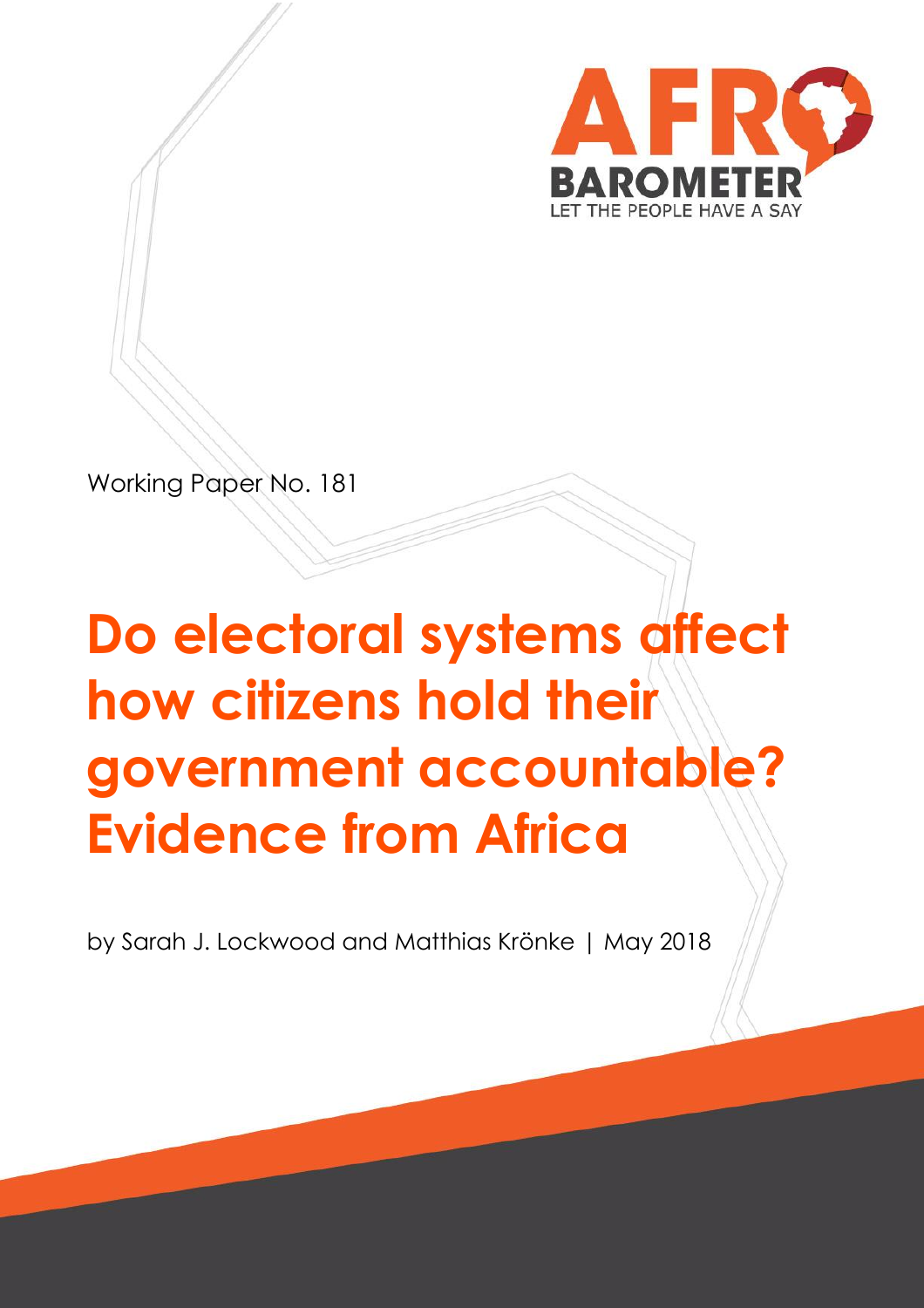

Working Paper No. 181

## **Do electoral systems affect how citizens hold their government accountable? Evidence from Africa**

by Sarah J. Lockwood and Matthias Krönke | May 2018

**Sarah J. Lockwood** is a PhD candidate and Presidential Scholar at Harvard University and an affiliate of the Harvard Institute for Quantitative Social Science. Email: sarahjanelockwood@fas.harvard.edu

**Matthias Krönke** is a PhD candidate at the University of Cape Town and a researcher at the Institute for Democracy, Citizenship and Public Policy in Africa, University of Cape Town. Email: [mkroenke@afrobarometer.org](mailto:mkroenke@afrobarometer.org)

#### **Abstract**

This paper asks whether a country's choice of electoral system affects the methods citizens use to try to hold their government accountable. A large body of literature suggests that electoral system type has an impact on voting behaviour, but little work has been done on its effects on other strategies for democratic accountability, such as contacting an elected representative and protesting. Using data from 36 African countries, we find that the type of electoral system has a significant relationship with these forms of participation. Citizens in proportional representation (PR) systems are significantly more likely to protest than those in majoritarian ones, while those in majoritarian systems are more likely to contact their elected representatives. We argue that this is because the connection between citizens and representatives in majoritarian systems is clearer, closer, and more responsive, making contact an effective strategy and providing an efficient "safety valve" when citizens want to hold their government to account. The lack of a similar connection in most PR systems, in contrast, leads citizens to turn to protest with greater regularity.

#### **Acknowledgements**

We are grateful to Robert H. Bates, Michael Bratton, Gwyneth McClendon, Robert Mattes, and attendees of workshops at Harvard University and the Centre for Social Science Research at the University of Cape Town for their invaluable comments on earlier versions of this paper.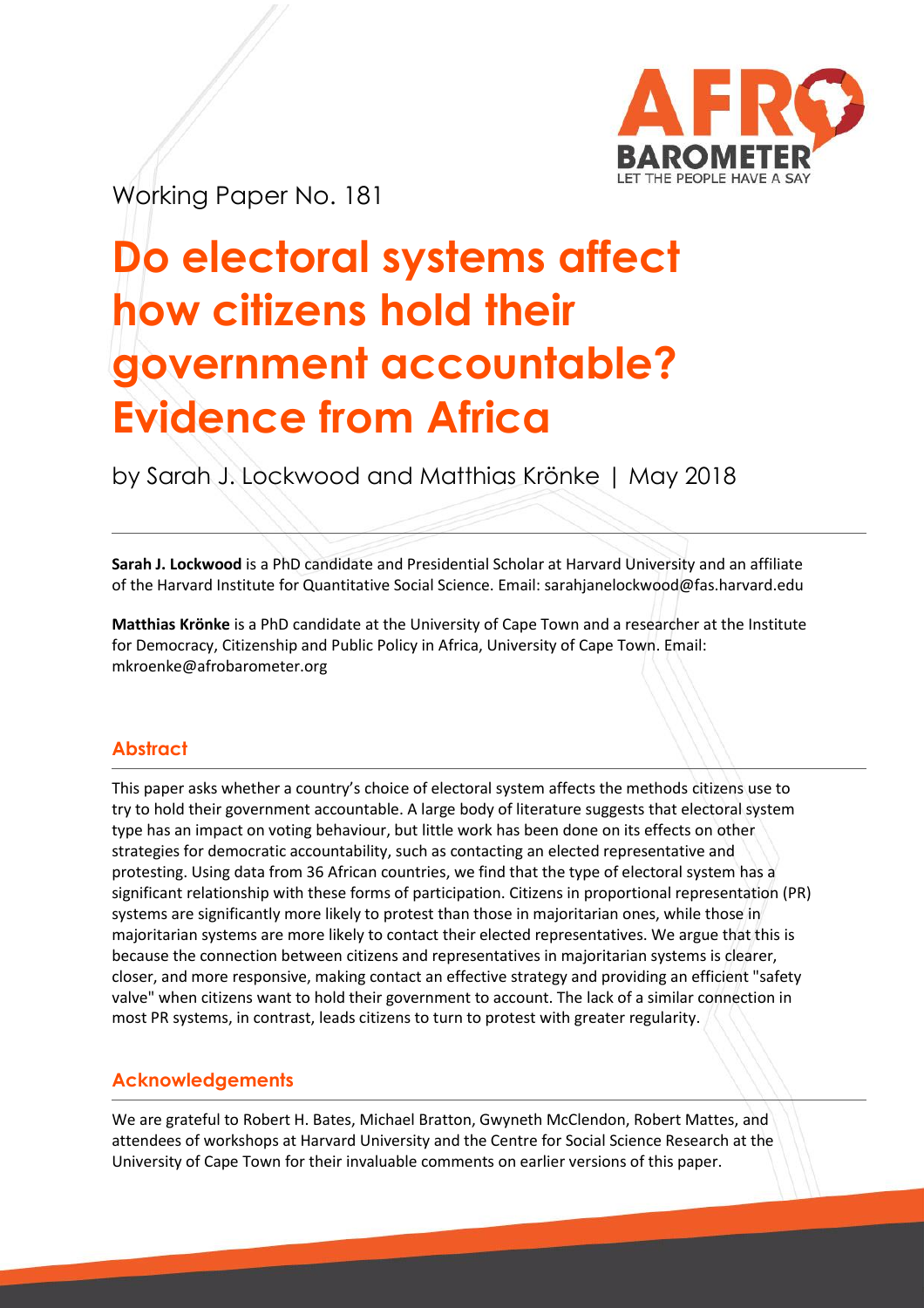

#### **Introduction**

The ability of citizens to hold their government accountable for its actions is widely considered to be a cornerstone of democracy and is associated with a host of positive development indicators and policy choices (Bellamy & Palumbo, 2010; Collier, 2011; De Waal, 1997; Easterly, 2006; Goetz & Jenkins, 2005; Jelmin, 2012; Sen, 1981; Watts, 1991). <sup>1</sup> One of the most commonly discussed accountability mechanisms is voting, which allows citizens to sanction poorly performing elected representatives by removing them from office on a regular, predictable basis (Barro, 1973; Ferejohn, 1986; Fiorina, 1981; Key, 1966; Manin, 1997). 2

In recent years, however, an increasing body of literature has emphasized the limitations of elections as a method of accountability and has begun to explore the importance of other vertical accountability mechanisms, such as contacting elected representatives and protesting (Ackerman, 2003; Jelmin, 2012; Joshi, 2008; Smulovitz & Peruzotti, 2000). <sup>3</sup> Like elections, these other mechanisms provide a way for citizens to hold elected representatives directly to account. Unlike elections, they can be activated "on demand" and do not depend on a fixed calendar (Smulovitz & Peruzotti, 2000).

Given the increasing acceptance that citizens have multiple vertical accountability mechanisms available to them, it is important to understand what leads them to choose one method over another, and when they will choose to work within the political system vs. turning to more confrontational methods such as protest (Mattes & Mozaffar, 2018; Dalton, 2014). In this paper, we provide a partial answer to this question by focusing on two nonelectoral forms of vertical accountability – contacting and protesting – and asking what effect a country's choice of electoral system has on the propensity of citizens to employ one or other of these methods.

The paper proceeds as follows: After a brief literature review, we set out the theoretical underpinnings of the potential mechanism at play. We then move on to test this mechanism against a series of competing explanations, and find that, in the African context at least, the type of electoral system does indeed have a significant relationship with both these forms of participation. Citizens in proportional representation (PR) systems are significantly more likely to protest than those in majoritarian ones, while those in majoritarian systems are more likely to contact their elected representatives. We argue that this is because the connection between citizens and representatives in majoritarian systems is clearer, closer, and more responsive, making contact an effective strategy and providing an efficient "safety valve"

 $^1$  Following Fearon (1999), we define accountability here as follows: An elected representative (A) is accountable to a citizen (B) if it is understood that A is supposed to act on behalf of B, and if B is able – through formal institutional or informal rules – to sanction and reward A for his activities in this regard.

 $2$  Though see Fearon (1999) as a partial challenge to a pure sanctioning argument.

 $3$  Vertical accountability mechanisms are those that, like elections, allow citizens to hold their government accountable by exerting direct pressure. This contrasts with horizontal accountability mechanisms, in which different elements and agencies within the state hold each other accountable, usually on the basis of preestablished constitutional or legal checks and balances.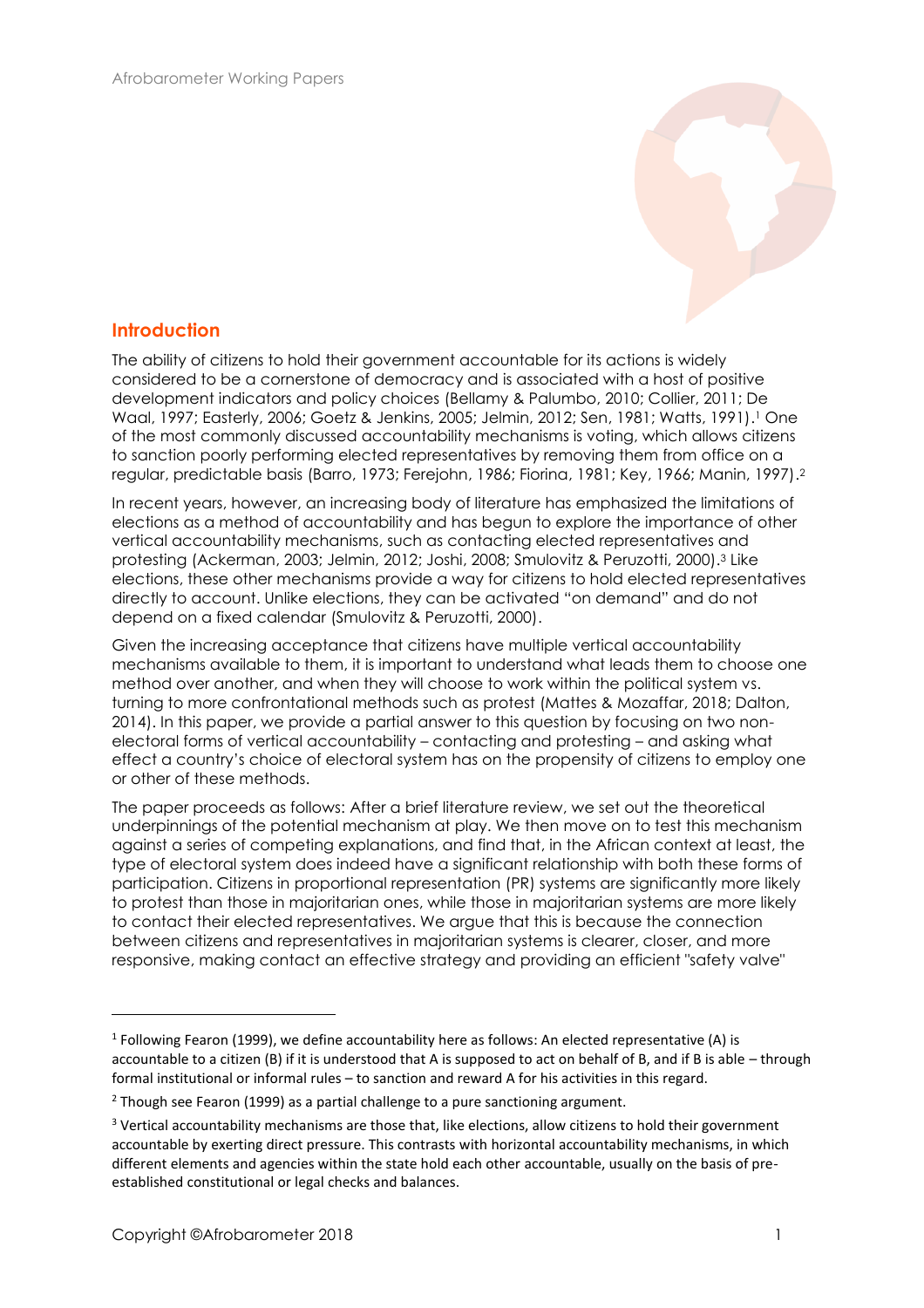when citizens want to hold their government to account. The lack of a similar connection in PR systems, in contrast, leads citizens to turn to protest with greater regularity.

#### **Electoral systems and political behaviour**

The idea that the type of electoral system has an impact on political behaviour has a long history in the literature (Norris, 2004).<sup>4</sup> Giovanni Sartori (1968) famously des<mark>cribed ele</mark>ctoral systems as "the most specific manipulative instrument of politics" (p. 273), while the seminal contributions of Maurice Duverger (1954) and Douglas Rae (1971) on the topic continue to inspire research decades later (see, for example, Itzkovitch-Malka & Hazan, 2016; Lijphart, 1990; Sanders, 2015; Singer, 2013).

Along with degree of multipartyism, the strength of social cleavages, and the provision of constituency service, one of the most commonly studied forms of political behaviour in this regard is voter turnout. As early as 1930, Harold F. Gosnell (1930) argued that PR systems were associated with higher levels of turnout, and in the years since a large body of evidence has been amassed to support this finding, although the precise mechanism underpinning it remains disputed (Blais & Dobrzynska, 1998; Jackman, 1987; Jackman & Miller, 1995; Ladner & Milner, 1999; Lijphart, 1997; Milner, 2009; Norris, 2003, 2004; Powell, 1986; Tingsten, 1937).

Electoral system type is not the only thing that affects voter turnout, of course. Other factors found to be important include cultural attitudes and values, the economic environment, country size, compulsory voting laws, number of parties, the competitiveness of the election, and the decisiveness of the election (Blais & Dobrzynska, 1998; Gray & Caul, 2000; Jackman & Miller, 1995; Norris, 2004; Verba, Nie, & Kim, 1978). Even accounting for all of these, however, the turnout boost from PR remains significant, estimated at somewhere between 3% and 12% (Blais & Dobrzynska, 1998; Lijphart, 1997).

Although there is broad agreement that the type of electoral system affects voter turnout, however, little work has been done looking at whether electoral system type also affects other vertical accountability mechanisms, including two forms of behaviour – contacting elected representatives and protesting – that are often considered alongside voting in the literature (see, for example, Bratton, Mattes, & Gyimah-Boadi, 2005; Curtice & Shively, 2000; Jelmin, 2012). There are good reasons to believe that it might, however, and this lack of attention therefore represents a significant gap in the literature.

#### **The appeal of contacting in majoritarian systems**

First, irrespective of the actual performance of the elected representative, there is evidence to suggest that majoritarian systems, in which representatives are clearly linked to geographic constituencies, simply make it *easier* for citizens to identify someone to contact.

Data from Round 4 (2008/2009) of the Afrobarometer public-attitude survey, for example, show that on average across 20 African countries, 58% of respondents in majoritarian systems are able to correctly identify their local legislative representative, compared to just 21% of respondents in PR systems (Figure 1).<sup>5</sup> This ease of identification reduces the cost of contacting for citizens, and is likely to increase its appeal as a method of democratic accountability.

<sup>4</sup> Electoral systems are the set of rules that lay out how votes will be aggregated in a democracy to determine who will hold office. Although there are a number of different electoral systems, scholars generally categorize them into three main families: plurality or majoritarian systems, proportional representation (PR) systems, and mixed systems. Majoritarian systems usually depend on single-member constituencies and award the seat to the candidate with the most votes. In PR systems, multi-member districts are the norm, and the distribution of seats reflects the percentage of votes cast. Finally, mixed systems employ some combination of both the PR and majoritarian approaches. (See Norris (2004) for a more comprehensive description of these different electoral systems and their subtypes.)

<sup>5</sup> This question has not been repeated in more recent rounds of the Afrobarometer survey.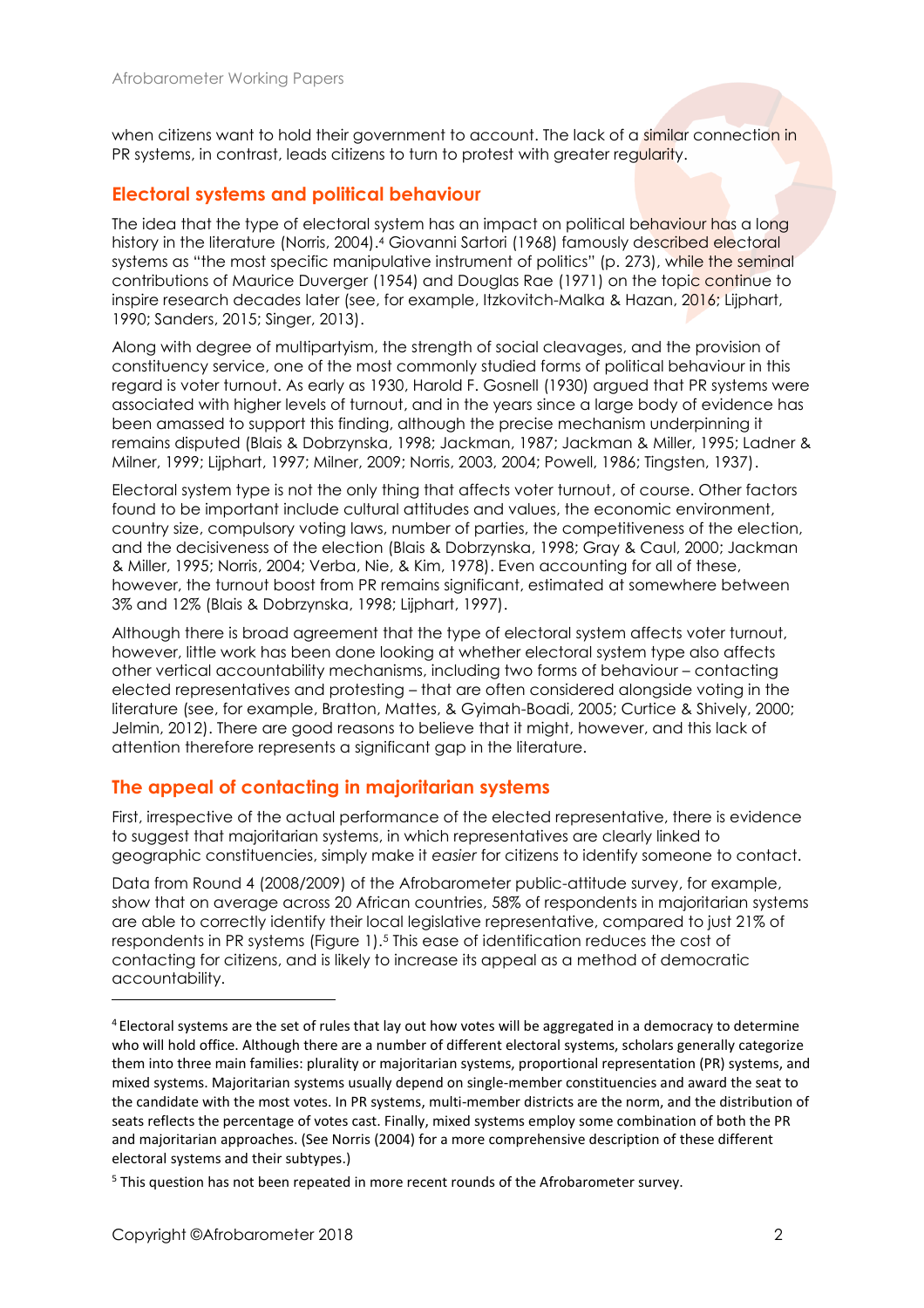



Second, in addition to making it easier for citizens to identify someone to contact, majoritarian systems encourage elected representatives to prioritize constituency work, and this, in turn, makes contacting a more appealing option (Norris, 1997; Pilet, Freire, & Costa, 2012). The logic here is that politicians desire re-election and act between elections to maximize their chances of this. Because representatives in majoritarian systems depend primarily on their constituents for re-election, they have a strong incentive to act in the interest of these voters and to be responsive to their needs and desires between, as well as during, elections (Persson & Tabellini, 2002). Those elected in PR systems, in contrast, often depend much more for re-election on the decisions of party leadership, and are therefore more likely to cater to the interests of this leadership than their own constituents (Raffler, 2012). <sup>6</sup> In practical terms, this means that legislators in majoritarian systems are likely to travel to their constituencies more frequently (reducing the cost of contacting them for citizens), and they are also more likely to be responsive to citizen demands, making contacting them a more effective, as well as an easier, choice (Gabriel, Bollow, Dageförde, & Rabuza, 2011).

Preliminary evidence from the African Legislatures Project provides some support for this argument in the African context, finding that elected officials from single-member majoritarian districts are more likely to prioritize constituency work while their colleagues in PR systems spend substantially more time in the capital working on tasks within the legislature and central party structures (Barkan, Mattes, Mozaffar, & Smiddy, 2010).

#### **The appeal of protesting in PR systems**

The above mechanisms help to explain why we are likely to see more contacting in majoritarian than in PR systems. Because political representatives in PR systems are less visible, are often not responsible for a territorial constituency, and have lower incentives to engage in constituency service, the relationship between elected representatives and citizens in these systems tends to be more distant and impersonal (Anduiza, Gallego, & Cantijoch, 2010; Ashworth & de Mesquita, 2006; Cain, Ferejohn, & Fiorina, 1987; Carey & Shugart, 1995; Norris,

*Source: Afrobarometer Round 4 (2008/2009)*

<sup>&</sup>lt;sup>6</sup> See Norris (2004) for more on the role of party leadership in the various PR subtypes.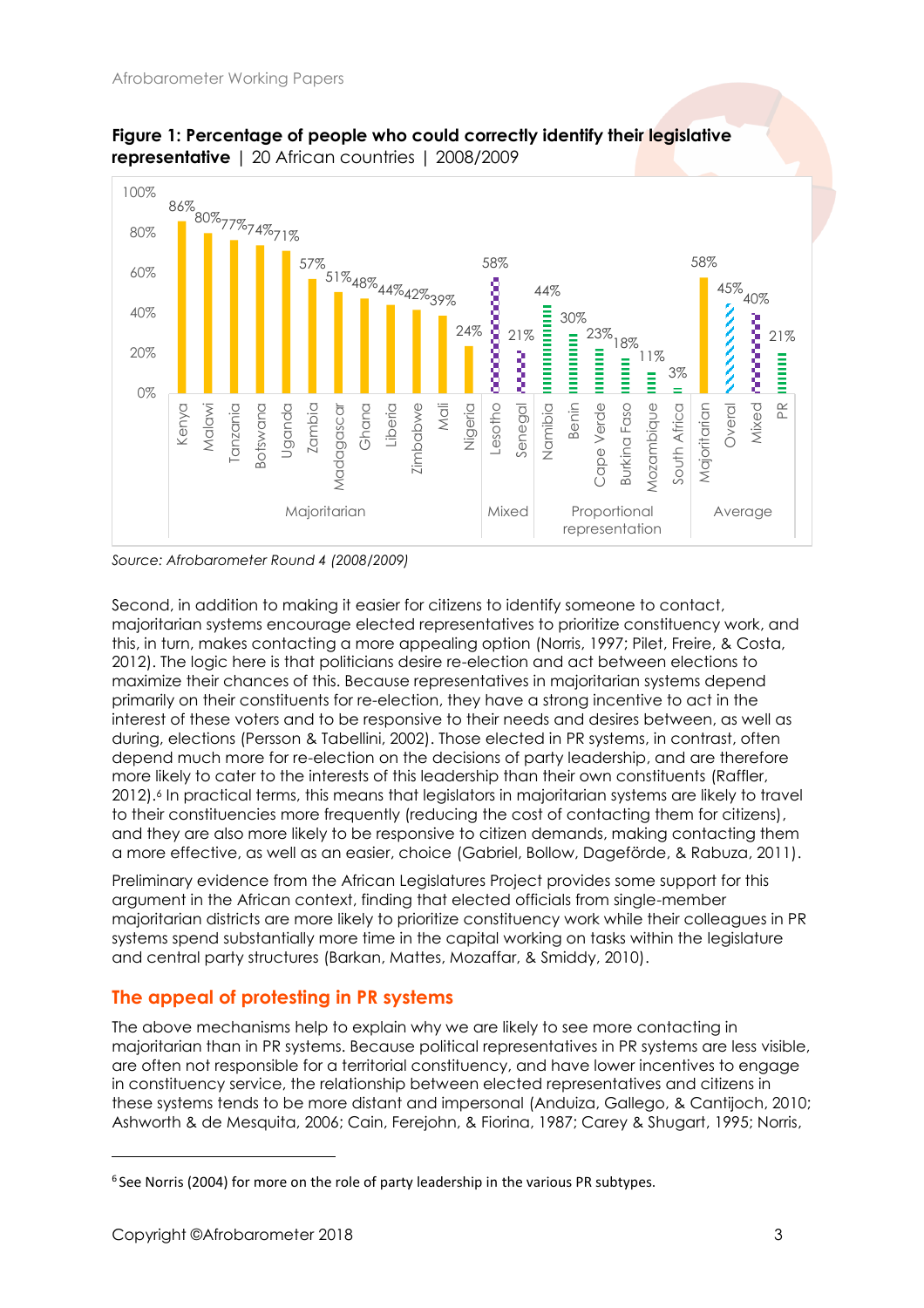2004; Scholl, 1986). This is likely to make contacting representatives more difficult and costly for citizens, removing an important "safety valve" and leading citizens to look for other methods of accountability. Building on the work of Booysen (2007); Dalton (2014); Kriesi, Koopmans, Duyvendak, and Guigni (1995); Kronenwetter (1996); Meyer (2007) and others, we argue that protest acts as an alternate tool of democratic accountability in these situations, used strategically when citizens feel it will work and other options are perceived to be more costly or inefficient. The comparatively higher cost of contacting in PR systems, therefore, is likely to lead to higher levels of protest as dissatisfied citizens turn to more disruptive tactics to try to make their voices heard. Figure 2 below provides a summary of our argument.



**Figure 2: Electoral systems and accountability mechanisms: The theory**

#### **Estimation strategy**

l

To assess the relationship between electoral system type and the decisions of citizens about how best to hold their representatives accountable between elections, we began by classifying the various electoral systems across the 36 African countries included in Round 6 (2014/2015) of the Afrobarometer survey. The classification of electoral systems is the subject of a considerable literature in political science, <sup>7</sup> but as shown in Table 1, we follow the threefold distinction used by the Varieties of Democracy project, which classifies 18 of the countries in Round 6 as having a majoritarian system, 12 as PR, and six as mixed (Coppedge et al., 2017).

<sup>&</sup>lt;sup>7</sup> See, for example, Blais & Dobrzynska (1998); Bowler (1996); Bowler & Farrell (1993); Carey & Shugart (1995); Farrell (2011); Lijphart (1999).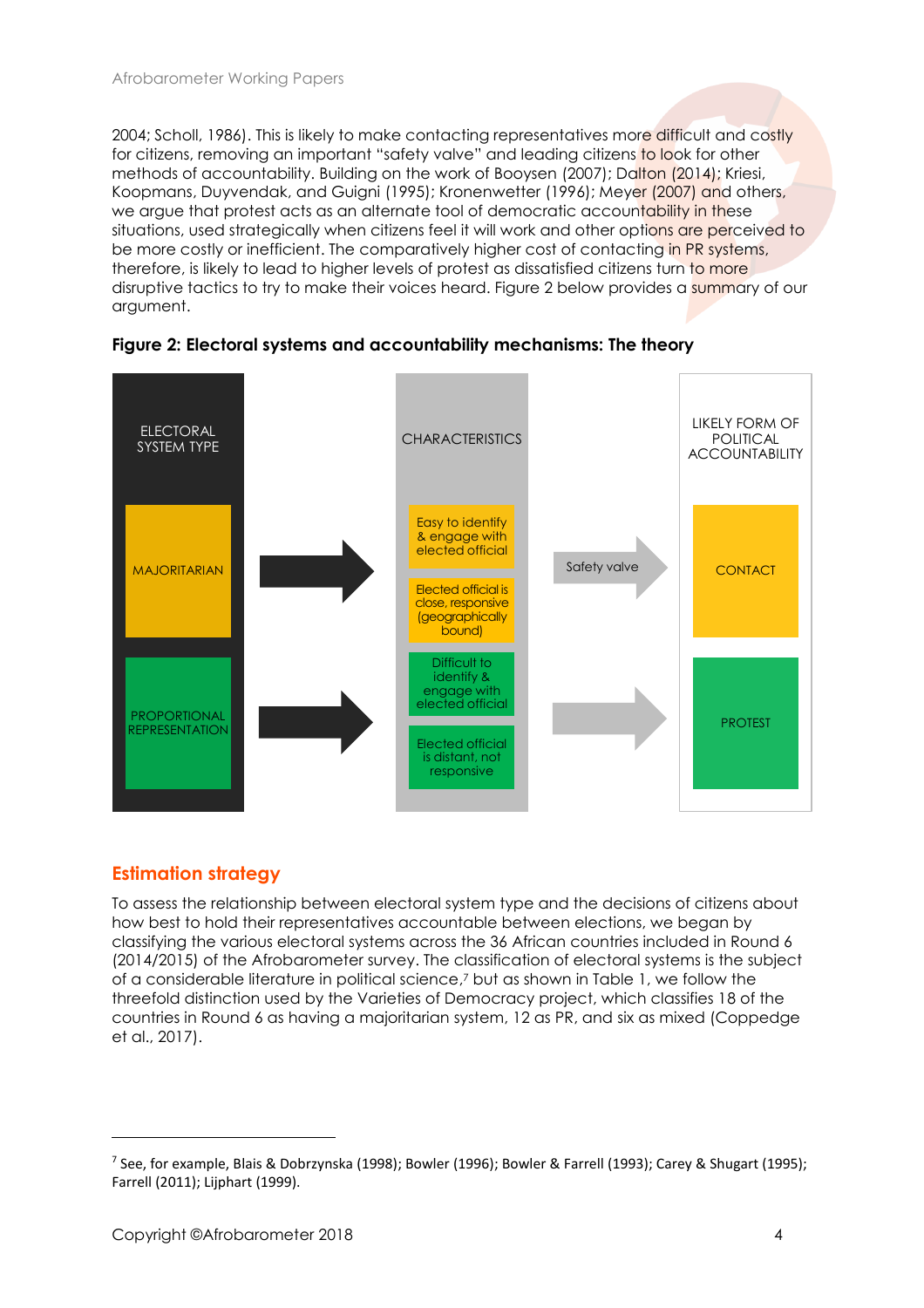| <b>Majoritarian</b> | <b>Mixed</b> | <b>PR</b>           |
|---------------------|--------------|---------------------|
| Botswana            | Cameroon     | Algeria             |
| Côte d'Ivoire       | Guinea       | <b>Benin</b>        |
| Egypt               | Lesotho      | <b>Burkina Faso</b> |
| Gabon               | <b>Niger</b> | <b>Burundi</b>      |
| Ghana               | Senegal      | Cape Verde          |
| Kenya               | Sudan        | Morocco             |
| Liberia             |              | Mozambique          |
| Madagascar          |              | Namibia             |
| Malawi              |              | São Tomé & Príncipe |
| Mali                |              | <b>South Africa</b> |
| Mauritius           |              | Togo                |
| <b>Nigeria</b>      |              | <b>Tunisia</b>      |
| Sierra Leone        |              |                     |
| Swaziland           |              |                     |
| Tanzania            |              |                     |
| Uganda              |              |                     |
| Zambia              |              |                     |
| Zimbabwe            |              |                     |

#### **Table 1: Countries by electoral system type** | Afrobarometer Round 6 (2014/2015)

*Source: Varieties of Democracy Project*

We dropped two countries from the sample: Egypt because a number of important questions were not asked there and Swaziland because it is an absolute monarchy where the extensive formal powers granted to the king mean we would not expect the official electoral system type (majoritarian) to have a strong impact on citizen behaviour.<sup>8</sup> For the main analysis, we further subset the data to remove countries with mixed systems. These steps reduced the number of countries in the data set from 36 to 28 (44,355 observations) but enabled us to focus more clearly on the differences between majoritarian and PR systems. We then ran a series of multinomial logistic and ordinary least squared regressions with the variables operationalized as detailed below and in Appendix A and country weights included in order to standardize national samples as if they were equal in size.

#### *The dependent variable*

l

To measure whether citizens reported contacting a member of the legislature, we used the following question: "*During the past year, how often have you contacted a member of Parliament about some important problem or to give them your views?*" We recoded the answers into a binary variable, giving respondents a score of 1 if they reported contacting an elected official at least once over the previous 12 months and 0 if they reported no contact.<sup>9</sup>

To examine protest participation, we used this question: "*Here is a list of actions that people sometimes take as citizens when they are dissatisfied with government performance. Please tell me whether you, personally, have participated in a demonstration or protest march during the past year.*" Again we dichotomized the answers such that a score of 1 indicates a respondent had protested at least once over the previous 12 months while a score of 0 reflects no reported protest participation.

<sup>8</sup> Re-running the regressions with the dropped countries included did not substantially alter any of the main findings (see Appendix D).

<sup>9</sup> The combination of the large number of variables used in our analysis, the fact that some questions were not asked in all countries, and the varying proportions of "don't know" responses required close attention to the problem of missing data in our data set. For more information on how we dealt with this, see Appendix B.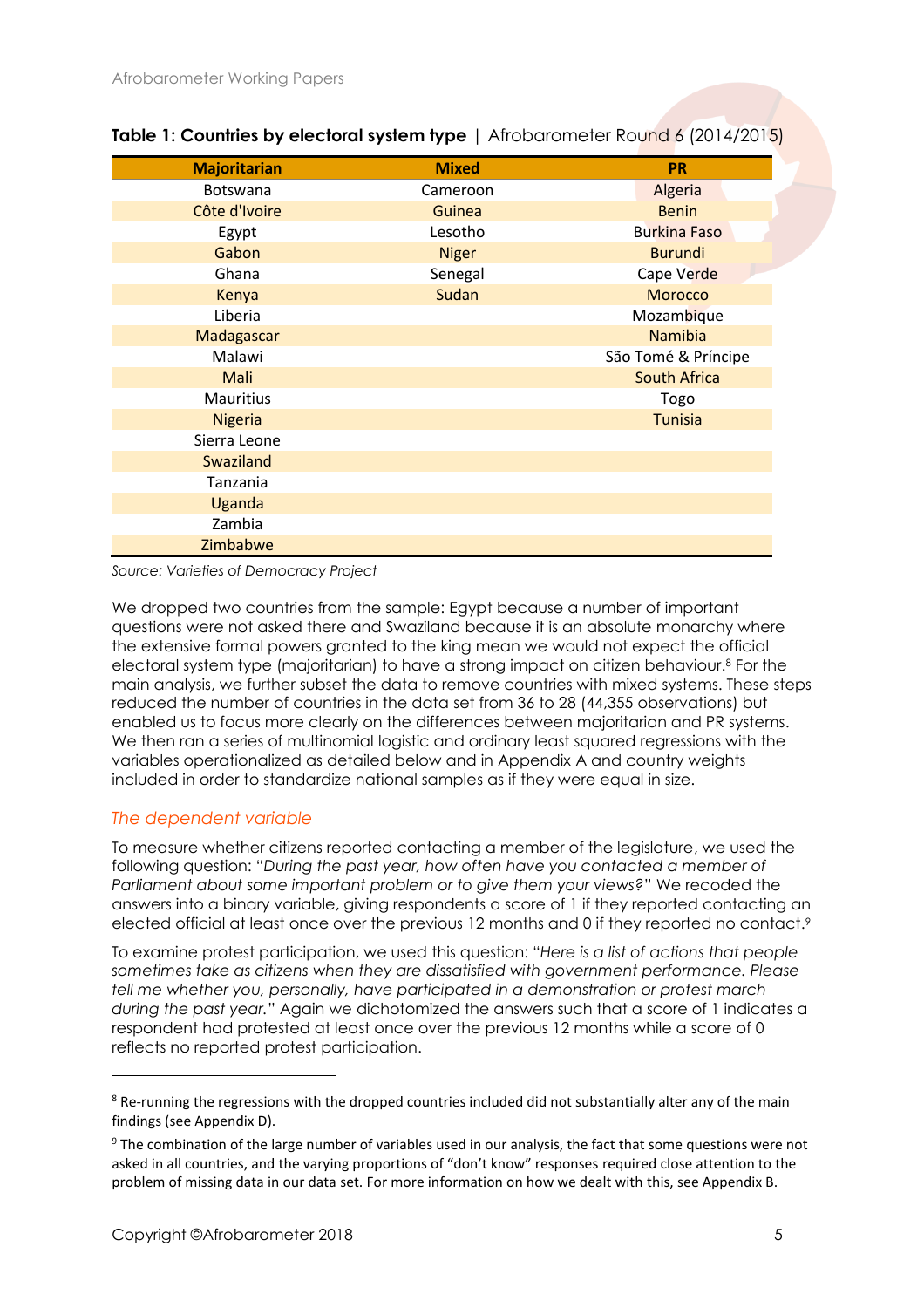Across the 34-country sample, 5,765 respondents (11%) reported that they had contacted a member of Parliament at least once, while 4,763 respondents (9%) reported having protested. These numbers are roughly similar to previous rounds of Afro<mark>barometer</mark>.<sup>10</sup>

Comparing the basic frequencies of contacting (Figure 3) and protesting (Figure 4) in the different electoral systems provides some preliminary support for our main hypothesis.



**Figure 3: Contact by electoral system type** | 34 African countries | 2014/2015

*Source: Afrobarometer Round 6 (2014/2015)*

<sup>&</sup>lt;sup>10</sup> For a more detailed breakdown of respondents' reported protest and contact rates across rounds and by electoral system, see Appendix C.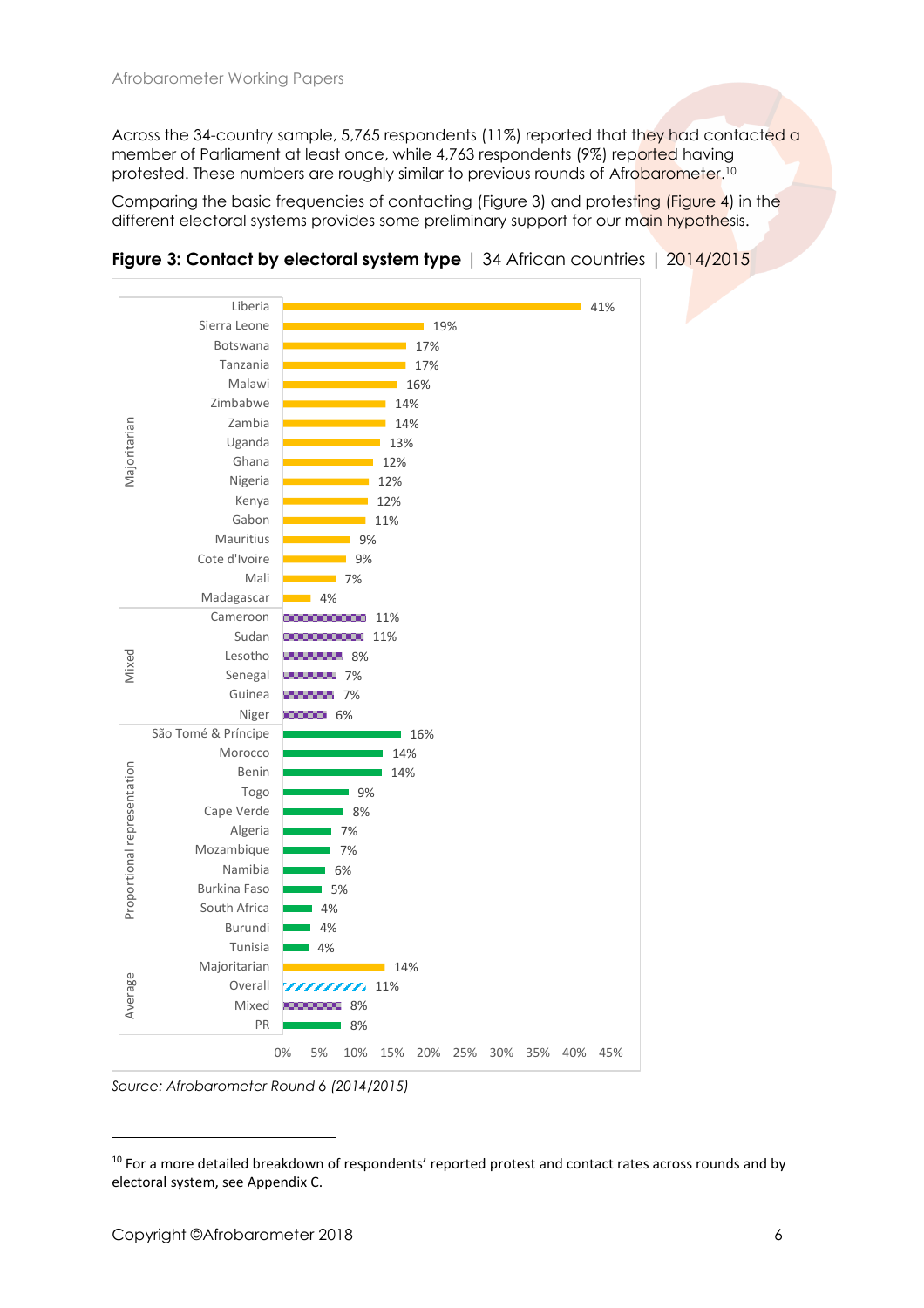



*Source: Afrobarometer Round 6 (2014/2015)*

Citizens who live in countries that use majoritarian systems to elect their national representatives are more likely to contact members of the legislature (14% compared to 8% in PR systems). At the same time, respondents who select their representatives based on a PR system are, on average, 4 percentage points more likely to protest than their majoritarian counterparts (12% compared to 8%).

To create our primary dependent variable, we combined these data on protest and contact to create a new four-level variable (*form of democratic accountability*) in which each respondent is categorized as having contacted, protested, engaged in both activities, or engaged in neither. This variable was re-leveled so the reference category was "neither."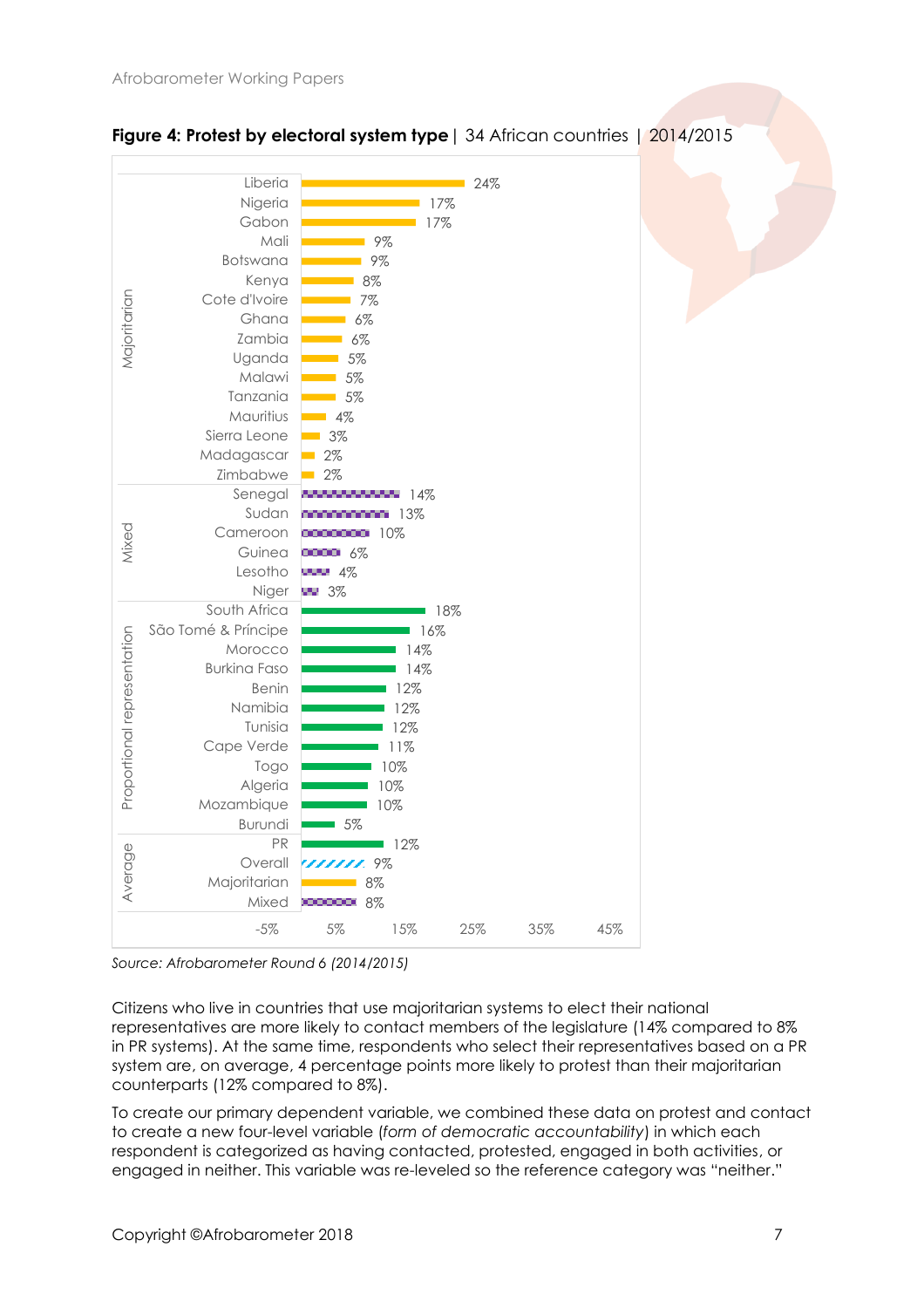#### **Alternative mechanisms**

Our main argument builds on a large body of literature that supports the idea that majoritarian and PR systems are inherently different, with the potential to affect political participation in different ways (Lijphart, 1994; Powell & Whitten, 1993; Strøm, 2000). As is the case with the relationship between electoral system type and voting behaviour, it is likely that a number of other variables also affect the decision of citizens to contact members of the legislature or turn to protest. Our argument, therefore, is not that electoral system type is the only important factor, but rather that it is an important factor that has, up to now, been overlooked. We controlled in our regression analysis for a number of other potential mechanisms, as outlined below. Full details of all variables, including question wording and a description of all constructs and indices, can be found in Appendix A.

#### *Political participation*

Citizens engage in politics in a variety of ways and in multiple different arenas. Some might join a political party and attend regular branch meetings, while others might be members of civil society or religious organizations that engage in non-partisan political activities.

There is good evidence to suggest that participation in one forum directly reduces the costs and increases the benefits of participating in other types of political activity. This may be by, for example, disseminating information about other events, providing transport to such events, or providing overt social approval for political engagement (Dalton, 2014; Krishna, 2011; Putnam, 1993).

In addition, there is some evidence to suggest that political participation may be "habit forming," and it is therefore possible that a citizen's general level of political participation could have some effect on the specific forms of behaviour we are interested in here (Cutts, Fieldhouse, & John, 2009; Dinas, 2012; Franklin, 2004; Gerber, Green, & Shachar, 2003; Green & Shachar, 2000).

To account for the likely effect of other types of political and civil society participation on a citizen's decision to engage in protest and contacting behaviour, we controlled for level of partisanship, level of social capital, whether the respondent voted in the last election, and whether the respondent reports having contacted a religious or traditional leader over the past 12 months.

#### *Performance evaluation*

Based on the democratic accountability literature, it seems highly likely that citizens' decisions to engage in either contact or protest will also have something to do with their overall level of satisfaction with government activity (Powell & Whitten, 1993; Wang, 2013). If citizens believe that their representatives are delivering what they desire, they are less likely to feel a need to hold them accountable between election cycles, and thus less likely to engage in either contacting or protesting behaviour. This is not to say that grievances are a *sufficient* factor for accountability behaviour to occur, just that the existence of some sort of dissatisfaction is likely to be a necessary pre-condition for the forms of participation we are looking at here.<sup>11</sup>

To account for the likelihood that performance evaluation affects the propensity of citizens to engage in our chosen methods of democratic accountability, we controlled for a respondent's level of belief that elected representatives listen and his or her overall satisfaction with the performance of government.

<sup>11</sup> See Flacks (2004); Goodwin (2012); Jenkins (1983); Klandermans, Roefs, & Olivier (1997); Lee & Chan (2011), and Oberschall (1978) for more detailed discussions of the limitations of grievance-based theories in explaining participation.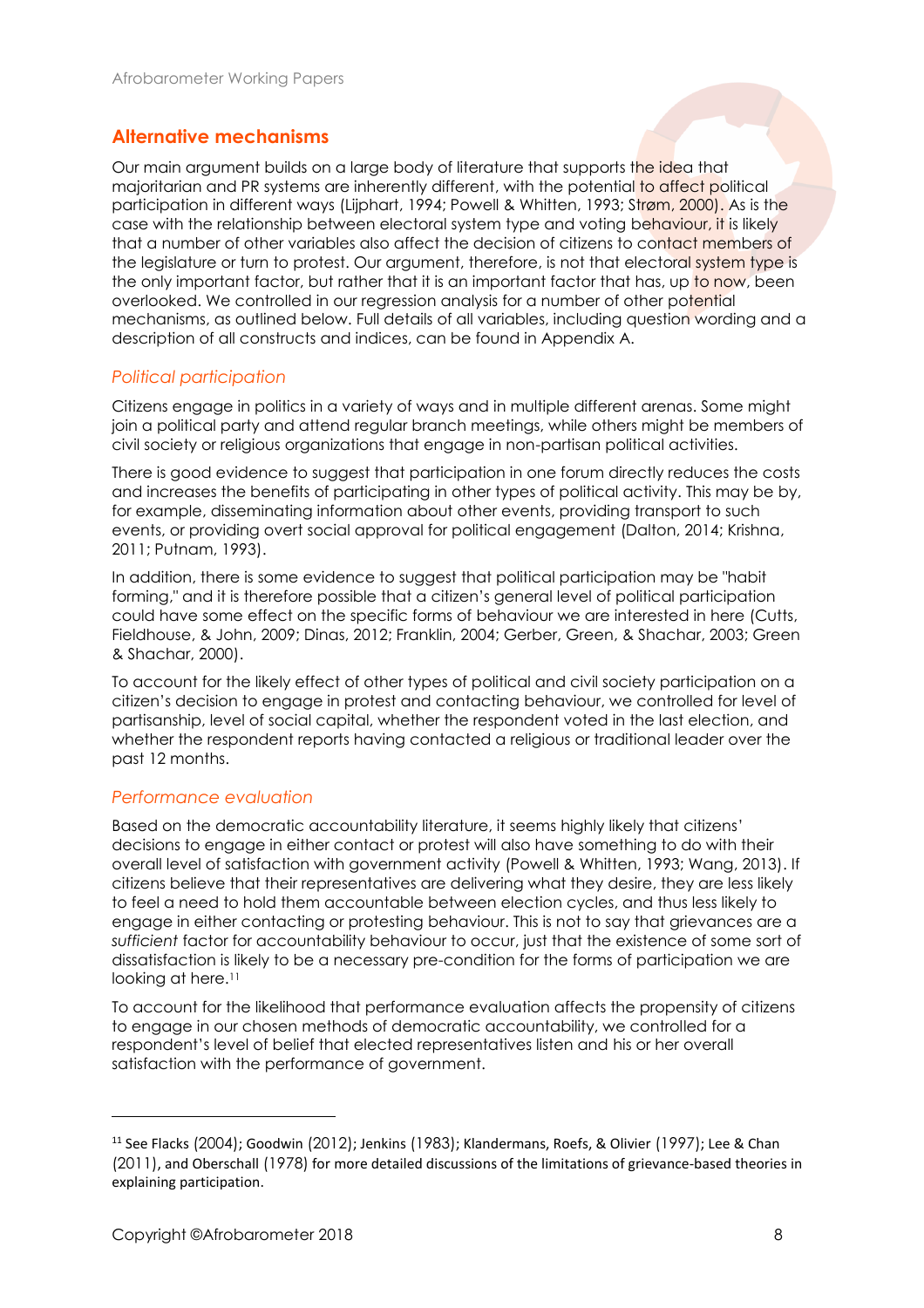#### *Cognitive awareness*

In addition to participation in other forms of political activity and performance evaluation, it is well established in the literature that an individual's interest in, and ability to follow, current affairs affects his or her level of political participation (Brady, Verba, & Schlozman, 1995; Franklin, 1996; Rosenstone & Hansen, 1993; Verba, Schlozman, & Brady, 1995; Wolfinger & Rosenstone, 1980). In line with this, we control for respondents' level of cognitive engagement and education level.

Finally, we also included a battery of control variables. Following standard arguments in the literature, we controlled for age, gender, urban-rural residency location, and level of lived poverty (Brady et al., 1995; Bratton et al., 2005; Coffe & Bolzendahl, 2011; Dalton, 2014; Franklin, 1996; Hillygus, 2005; Rosenstone & Hansen, 1993; Verba et al., 1995; Wolfinger & Rosenstone, 1980).

We also ran robustness checks including a number of macro-level and other contextual factors that may impact political participation more generally or may have played a role in a country's choice of electoral system in the first place. These include the level of ethnic diversity in the country (calculated from the Afrobarometer data using the Herfindahl concentration formula), <sup>12</sup> the country of colonization, a country's wealth (GDP per capita [logged]), whether the respondent thought the most recent elections were free and fair, and the number of consecutive elections the country has seen. Additionally we included a control for the proximity of the survey to elections in each country in our robustness checks, as this may affect both the responsiveness of legislators to citizen demands and general participation levels in the country (Ahuja, 1994; Booysen, 2011; Shapiro, Brady, Brody, & Ferejohn, 1990).

Finally, the literature on politics in Africa has long identified patronage as a key factor in understanding citizens' political participation in general, and voting behaviour in particular (Lindberg & Morrison, 2008). We therefore included a binary patronage index in our main regression, indicating whether or not respondents report that the last time they contacted a leader they went alone *and* about a personal problem. Although this is not a perfect measure, it does allow us to control for the most likely patronage-related visits, and increases our confidence that our findings reflect non-clientelistic attempts at democratic accountability.

#### **Results and discussion**

Our primary regression analysis (Table 2) provides strong support for our main hypothesis. Citizens in PR systems appear to be significantly less likely than their majoritarian counterparts to contact their elected representatives, and significantly more likely to protest. These results are significant at the p<0.01 level, and the effects are among the largest in the model. Additionally, a likelihood ratio test shows that adding in electoral system type significantly improves the fit of the model  $(X^2 = 491.03, p = 2.2e^{-16})$ .

In addition to electoral system type, a number of other variables appear to be important. Our political participation, performance evaluation, and cognitive engagement variables are all significant, as are the demographic and other controls.

Along with electoral system type, three other variables also seem to have effects that vary in direction depending on the form of accountability behaviour. On the demographic side, age works in this way, with contacters, on average, older than their non-contacting counterparts, and protesters younger. The effect of voting, similarly, varies in direction for contact and protest. Those who report having contacted elected representatives over the previous 12 months are marginally *more* likely than non-contacters to have voted in the last election, although the effect is not significant. For protesters, however, the effect is strongly

<sup>&</sup>lt;sup>12</sup> The Herfindahl concentration formula is:  $ELF = 1 - \sum_{i=1}^n s_i^2$  where  $s_i$  is the share of group  $i$   $(i = 1, ..., n)$ .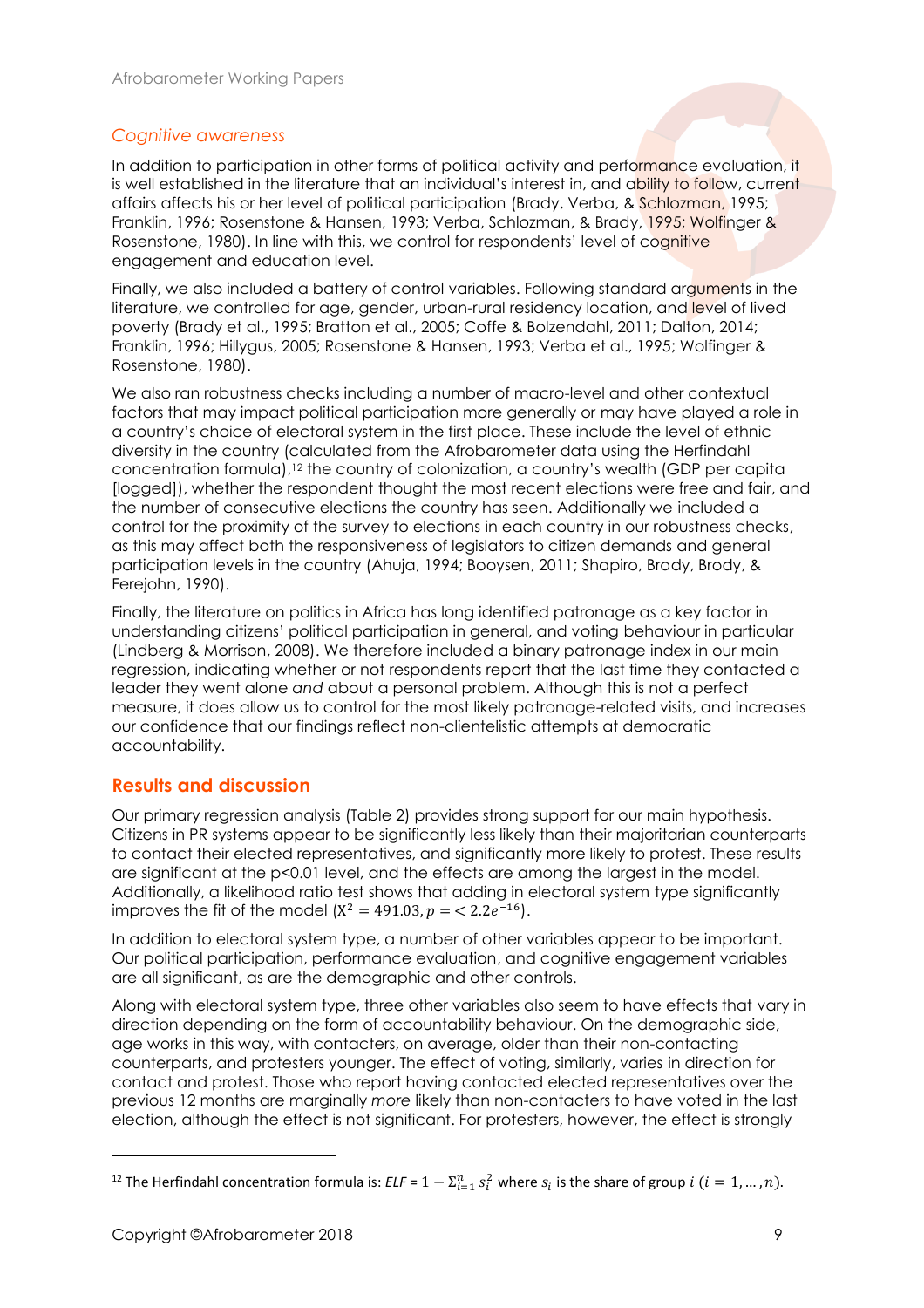negative and significant, suggesting that protesters are less engaged in other institutionalized forms of democratic accountability.

|               |                                  |             | Model A1    |             |
|---------------|----------------------------------|-------------|-------------|-------------|
|               | Variable                         | Both        | Contact     | Protest     |
|               |                                  | Coeff       | Coeff       | Coeff       |
|               |                                  | (s.e.)      | (s.e.)      | (s.e.)      |
|               | Constant                         | $-7.193***$ | $-4.571***$ | $-3.879***$ |
|               |                                  | (.233)      | (.118)      | (.122)      |
| Electoral     |                                  | $.325***$   | $-.672***$  | .789 ***    |
| system        | [Majoritarian]                   | (.088)      | (.054)      | (.054)      |
|               | Partisanship                     | $.658***$   | $.351***$   | .249 ***    |
|               |                                  | (.112)      | (.054)      | (.054)      |
|               | Social capital                   | $.331***$   | $.257***$   | $.250***$   |
| Political     |                                  | (.039)      | (.022)      | (.026)      |
| participation | Voted in last election           | $-.340***$  | .003        | $-.285***$  |
|               |                                  | (.100)      | (.057)      | (.055)      |
|               | Contacting influential person    | $1.357***$  | $1.019***$  | $.277***$   |
|               |                                  | (.059)      | (.029)      | (.033)      |
|               | Representatives listen           | $.613***$   | .496 ***    | $.118***$   |
| Performance   |                                  | (.046)      | (.025)      | (.031)      |
| evaluation    | Government performance           | $-.102***$  | $.052**$    | $-072***$   |
|               |                                  | (.045)      | (.024)      | (.027)      |
|               | Cognitive engagement             | $.267***$   | $.171***$   | $.210***$   |
| Cognitive     |                                  | (.027)      | (.014)      | (.015)      |
| engagement    | Education                        | $.423***$   | $.154***$   | $.278***$   |
|               |                                  | (.050)      | (.026)      | (.029)      |
|               | Age                              | $-0.143**$  | $.174***$   | $-.211***$  |
|               |                                  | (.067)      | (.035)      | (.039)      |
|               | Gender (1=male)                  | $.337***$   | $.276***$   | $.232***$   |
|               |                                  | (.087)      | (.046)      | (.050)      |
| Additional    | Location (1=urban)               | .456 ***    | $.108***$   | $.355***$   |
| control       |                                  | (.089)      | (.049)      | (.053)      |
| variables     | Poverty                          | $.245***$   | $.091***$   | $.169***$   |
|               |                                  | (.045)      | (.025)      | (.027)      |
|               | Patronage                        | $-0.940***$ | $-.605***$  | $-0.083$    |
|               |                                  | (.117)      | (.057)      | (.062)      |
|               | Observations                     | 34039       |             |             |
|               | McFadden's pseudo R <sup>2</sup> | 0.32        |             |             |

#### **Table 2: Multinomial logistic regression, full models**

*Note: \*p<.1; \*\*p<.05; \*\*\*p<.01. The dependent variable in this analysis is "*form of democratic accountability*." The reference category is "neither contacting nor protesting."*

Relatedly, protesters are also significantly less likely than contacters to be happy with the performance of government. The fact that protesters report high levels of dissatisfaction with government performance is perhaps not that surprising, given that our theory rests on protest being activated when citizens have a grievance. More interesting is the fact that contacters are actually more likely to indicate that they are satisfied with government performance than those who report having neither protested nor contacted (significant at the 0.01 level). This may seem odd given that accountability mechanisms are usually theorized to be mobilized when citizens are unhappy with government performance, but there are a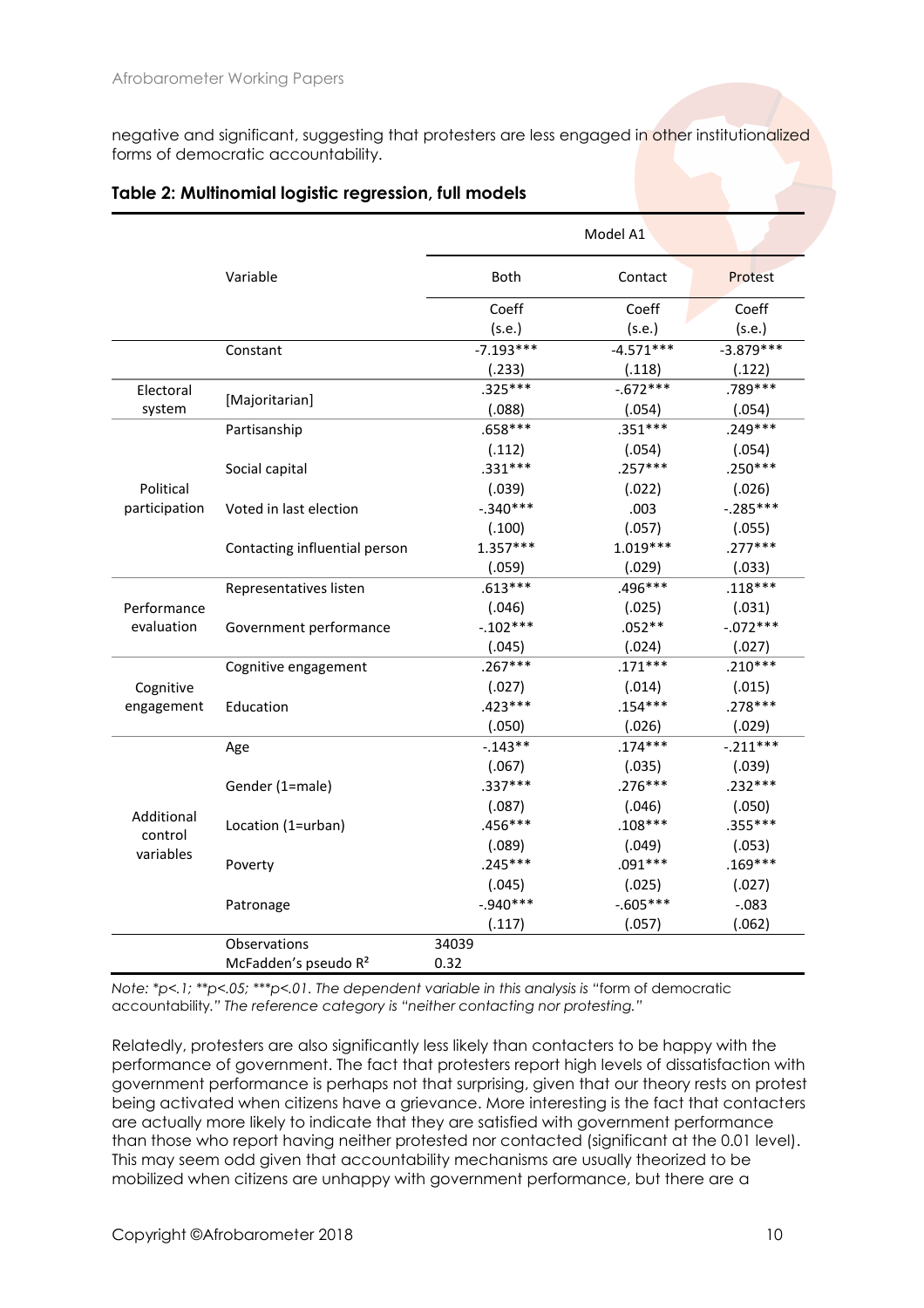number of possible explanations for this. First, it may be that the questions asked by Afrobarometer around the provision of services do not capture important aspects of government performance, and citizens who contact are therefore relatively satisfied with the provision of the services listed, but unhappy with some other element of government activity. Second, a respondent might be satisfied with government service provision overall, but very dissatisfied with a particular service (e.g. health care), leading him or her to exercise a form of democratic accountability to address the grievance. Because we created an aggregate index with 11 items, we might not necessarily pick up on this in our analysis. Finally, it could be that those who contact are more satisfied on average because they believe they have actually had a hand in shaping service provision and it is therefore more in line with their preferences. In other words, satisfaction with government may represent more than just the outcome; it may involve the process as well.

One final possibility is that contacters might be, on average, more satisfied with government performance because they are more likely to be heavily embedded in clientelist networks and to contact their elected representatives for clientelist reasons (Manzetti & Wilson, 2007). While we cannot completely discount this argument, the strength and direction of our patronage index supports our claim that contact is functioning as a form of democratic accountability here, rather than simply reflecting patronage claims. While significant, the index operates in a strongly negative direction. That is, individuals who indicate that the last time they contacted a leader in the community they did it alone and for a personal problem are significantly *less* likely to report either protesting or contacting an elected representative over the past 12 months than those who went in a group and/or regarding a community problem.

In summary, and as expected, our initial regression results show that respondents in majoritarian systems do seem to be more likely to contact their elected representatives, and less likely to protest, than their counterparts in PR systems. And this model is robust to the substitution of variables, to the inclusion of a number of additional variables, and to sequentially dropping each country (see Appendix D for more details).

The question of the mechanism remains, however. We suggest that citizens are more likely to contact in majoritarian systems because the connection between citizens and representatives is clearer, closer, and more responsive, making contact an effective strategy and providing an efficient "safety valve" when citizens are dissatisfied. Although a full investigation of the mechanism is beyond the scope of this paper, and is complicated by the fact that electoral systems are endogenously determined (see Boix, 1999), subsetting the data and running OLS regressions on majoritarian and PR systems separately provides some tentative support for our argument.<sup>13</sup>

As Table 3 shows, when we look at the case of contact, citizens who contact representatives in majoritarian systems are more likely than their counterparts in PR systems to report being satisfied with the services provided by the government and to feel that representatives listen to them. This makes sense in our theory, as our mechanism suggests representatives in majoritarian systems have more incentives to make themselves available to citizens and to respond to their needs.

Similarly, although contacting an influential person remains an important predictor for citizens in both systems, its substantive effect is higher in majoritarian countries. Again there is a clear logic to this, consistent with our hypothesis. In majoritarian systems, where it is relatively easy for citizens to identify the right person to speak with, the experience of contacting other influential leaders is likely to contribute to a general habit of political participation, and a mutually reinforcing feedback loop develops. In PR systems, in contrast, contacting a local traditional or religious leader is likely to have a weaker relationship with contacting a

<sup>&</sup>lt;sup>13</sup> We turn to OLS regressions here because of the difficulty of comparing logit coefficients across groups in any meaningful way (see Allison, 1999; Karlson, Holm, & Breen, 2012; Long, 2009; Williams, 2009, 2010). Our dependent variables here are the simple binary variables "*protest*" and "*contact*" discussed earlier.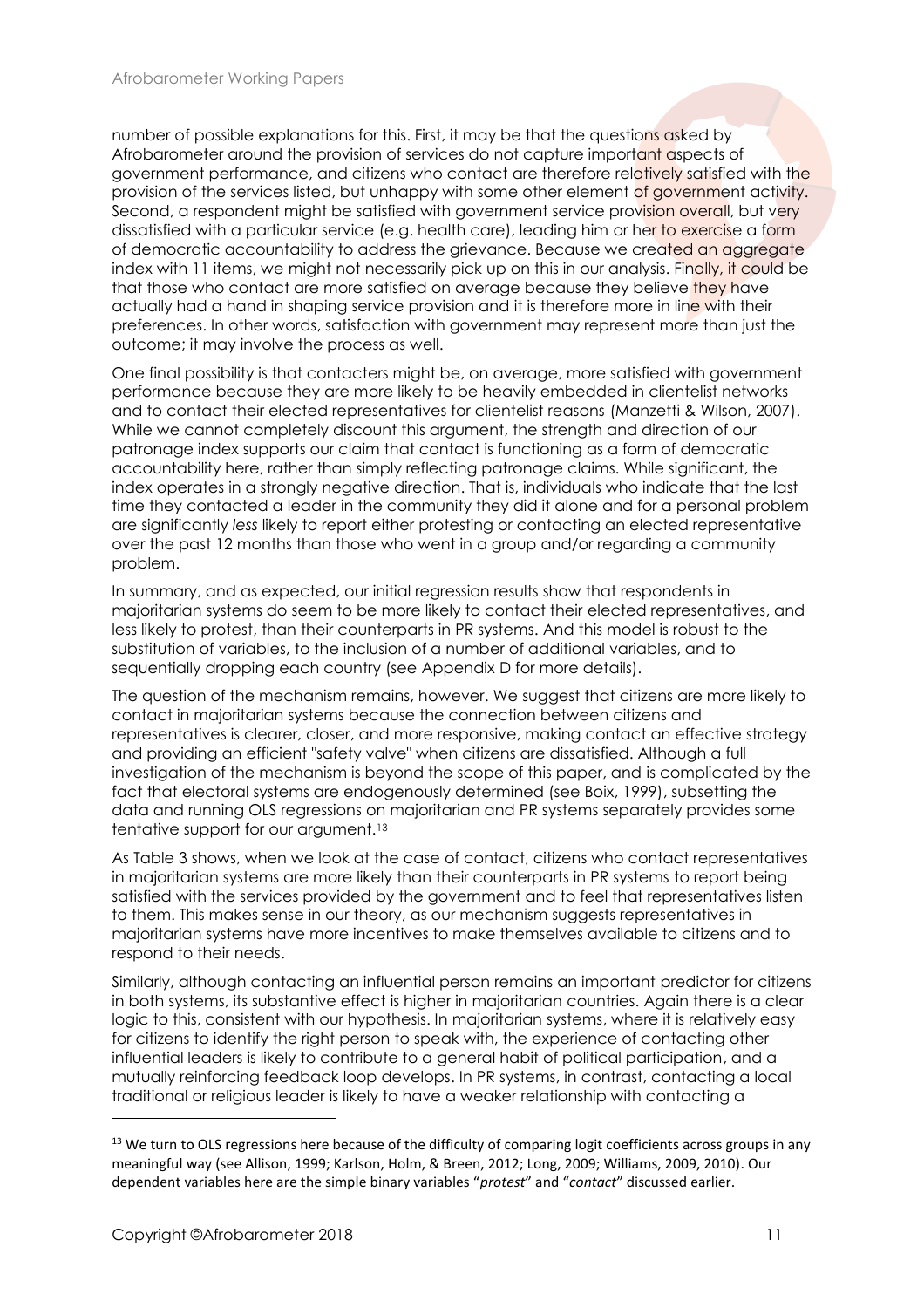legislator because of the specific challenge of identifying and accessing an elected representative in a PR system – a challenge that would not exist for local traditional and religious leaders.

Finally, the fact that the protest models (Table 4) are a little less easy to interpret in this split analysis, and indeed are weaker overall, also makes some sense under our hypothesis. This is because our mechanism suggests that protest is used as an alternative when contacting is more difficult, rather than being selected as a generally preferred method.

|               |                         | Model 3        |         | Model 4     |          |
|---------------|-------------------------|----------------|---------|-------------|----------|
|               |                         | Contact        |         | Contact     |          |
|               | Variable                | (Majoritarian) |         | (PR)        |          |
|               |                         | Coeff          | Beta    | Coeff       | Beta     |
|               |                         | (s.e.)         |         | (s.e.)      |          |
|               | Constant                | $-0.116***$    |         | $-0.036***$ |          |
|               |                         | (.011)         |         | (.011)      |          |
|               | Partisanship            | $.033***$      | .045    | $.020***$   | .044     |
|               |                         | (.005)         |         | (.005)      |          |
|               | Social capital          | $.034***$      | .097    | $.024***$   | .087     |
| Political     |                         | (.002)         |         | (.003)      |          |
| participation | Voted in last election  | .0001          | .000    | $-.011**$   | $-0.023$ |
|               |                         | (.005)         |         | (.005)      |          |
|               | Contacting influential  | $.124***$      | .306    | $.100***$   | .340     |
|               | person                  | (.003)         |         | (.003)      |          |
|               | Representatives listen  | $.067***$      | .155    | $.028***$   | .104     |
| Performance   |                         | (.003)         |         | (.003)      |          |
| evaluation    | Government performance  | $.008***$      | .025    | $-.005$     | $-.027$  |
|               |                         | (.002)         |         | (.003)      |          |
|               | Cognitive engagement    | $.015***$      | .078    | $.012***$   | .088     |
| Cognitive     |                         | (.001)         |         | (.001)      |          |
| engagement    | Education               | $.016**$       | .042    | $.013***$   | .057     |
|               |                         | (.003)         |         | (.003)      |          |
|               | Age                     | $.013***$      | .026    | $.015***$   | .044     |
|               |                         | (.004)         |         | (.004)      |          |
|               | Gender (1=male)         | $.028***$      | .041    | $.013**$    | .028     |
| Additional    |                         | (.005)         |         | (.005)      |          |
| control       | Location (1=urban)      | $.011**$       | .015    | $.012**$    | .026     |
| variables     |                         | (.005)         |         | (.005)      |          |
|               | Poverty                 | $.013***$      | .033    | .004        | .017     |
|               |                         | (.003)         |         | (.003)      |          |
|               | Patronage               | $-104***$      | $-.122$ | $-0.76***$  | $-.128$  |
|               |                         | (.006)         |         | (.006)      |          |
|               | Observations            | 22 031         |         | 12 0 19     |          |
|               | Adjusted R <sup>2</sup> | .167           |         | .133        |          |

#### **Table 3: Contact: OLS regression, split by electoral system**

*Note: \*p<.1; \*\*p<.05; \*\*\*p<.01*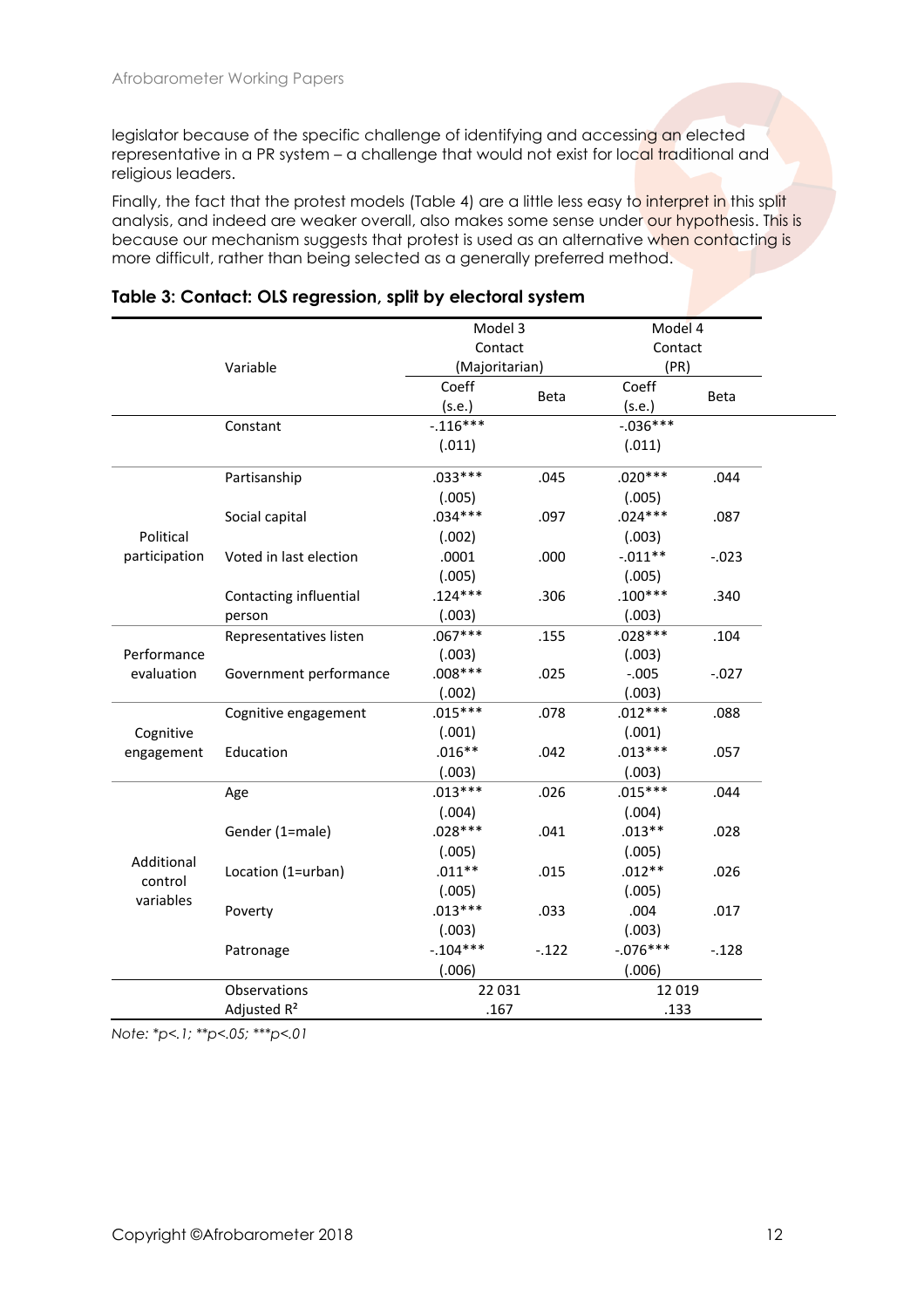|               |                         | Model 5        |          | Model 6     |             |
|---------------|-------------------------|----------------|----------|-------------|-------------|
|               |                         | Protest        | Protest  |             |             |
|               | Variable                | (Majoritarian) |          | (PR)        |             |
|               |                         | Coeff          | Beta     | Coeff       | <b>Beta</b> |
|               |                         | (s.e.)         |          | (s.e.)      |             |
|               | Constant                | $-0.008$       |          | $-.001***$  |             |
|               |                         | (.009)         |          | (.009)      |             |
|               | Partisanship            | $.015***$      | .027     | $.032***$   | .054        |
|               |                         | (.004)         |          | (.006)      |             |
|               | Social capital          | $.016***$      | .060     | $.036***$   | .102        |
| Political     |                         | (.002)         |          | (.004)      |             |
| participation | Voted in last election  | $-.033***$     | $-0.058$ | $-.004$     | $-0.006$    |
|               |                         | (.004)         |          | (.007)      |             |
|               | Contacting influential  | $.028***$      | .092     | $.044***$   | .117        |
|               | person                  | (.002)         |          | (.004)      |             |
|               | Representatives listen  | $.011***$      | .035     | $.018***$   | .053        |
| Performance   |                         | (.002)         |          | (.004)      |             |
| evaluation    | Government performance  | .001           | .002     | $-0.021***$ | $-080$      |
|               |                         | (.002)         |          | (.003)      |             |
|               | Cognitive engagement    | $.012***$      | .082     | $.020***$   | .110        |
| Cognitive     |                         | (.001)         |          | (.002)      |             |
| engagement    | Education               | $.017***$      | .066     | $.026***$   | .094        |
|               |                         | (.002)         |          | (.003)      |             |
|               | Age                     | $-.020***$     | $-.050$  | $-0.013***$ | $-0.029$    |
|               |                         | (.003)         |          | (.005)      |             |
|               | Gender (1=male)         | $.015***$      | .029     | $.019***$   | .032        |
|               |                         | (.004)         |          | (.006)      |             |
| Additional    | Location (1=urban)      | $.031***$      | .060     | $.023***$   | .038        |
| control       |                         | (.004)         |          | (.006)      |             |
| variables     | Poverty                 | $.022***$      | .075     | .002        | .006        |
|               |                         | (.002)         |          | (.003)      |             |
|               | Patronage               | $-0.014***$    | $-0.032$ | $-0.025***$ | $-0.032$    |
|               |                         | (.005)         |          | (.008)      |             |
|               | Observations            | 22 0 25        |          | 12 017      |             |
|               | Adjusted R <sup>2</sup> | .045           |          | .063        |             |

#### **Table 4: Protest: OLS regression, split by electoral system**

*Note: \*p<.1; \*\*p<.05; \*\*\*p<.01*

Whether or not citizens report having voted in the last elections, as in the multinomial regression, again has a negative relationship with protest, but crucially this is significant only in majoritarian systems, not in PR systems. One reason for this, consistent with our theory, might be that in majoritarian systems the presence of an efficient safety valve makes protest more likely to be chosen by those who feel isolated from the formal system more generally and don't use either electoral or inter-election formal accountability mechanisms. In PR systems, in contrast, because contacting is more costly and less efficient, citizens are more likely to use protest alongside electoral accountability, resulting in a weaker relationship between voting and protest behaviour.

Similarly, the fact that citizens who protest in PR regimes are significantly less likely to be satisfied with government performance than their counterparts in majoritarian systems may also speak to this differential presence of alternative, efficient accountability mechanisms in the two systems. Ultimately, though, far more research is needed to really unpick this, and these results should be considered suggestive at best.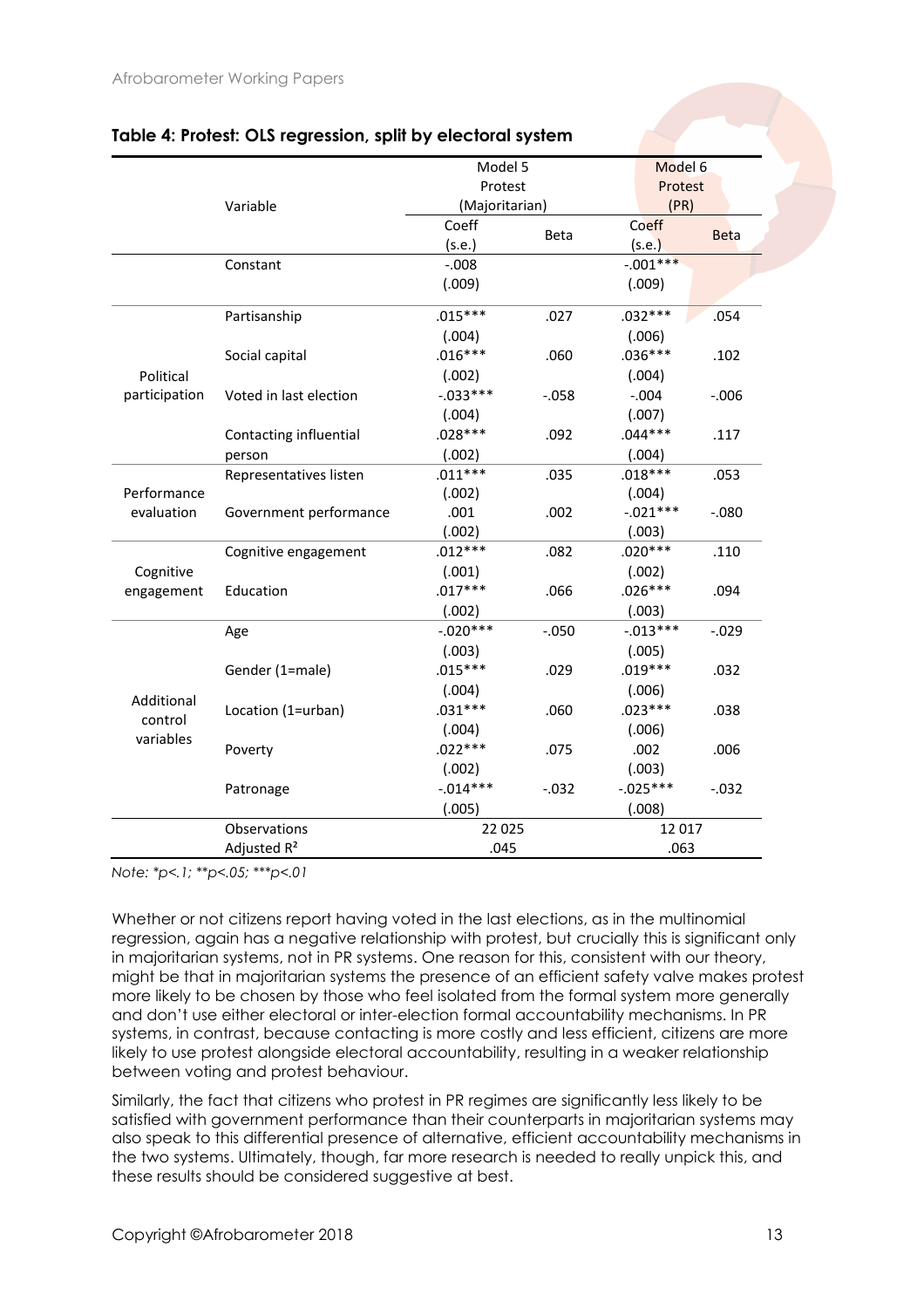#### **Conclusion**

In this paper, we have explored the relationship between electoral system type and the methods citizens use to try to hold their government accountable between elections. With a particular focus on contacting and protesting – two forms of vertical accountability often considered alongside voting in the literature – we have found that the type of electoral system does indeed seem to have a significant relationship with these two behaviours. Citizens in majoritarian systems are significantly more likely to contact their elected representatives than those in PR systems, while citizens in PR systems turn to protest with greater regularity than their majoritarian counterparts. These findings are both significant and robust, and extend the literature on institutional design and democratic accountability in new ways.

Regarding the mechanism underpinning this, we have argued that the key difference between majoritarian and PR systems is that citizens in majoritarian systems find it easier and more rewarding to contact their elected representatives, and that this explains the differences in both protest and contact. To really disentangle the mechanisms at work here, however, further research is needed. The relationship between electoral system type and choice of accountability mechanism in mixed systems may provide an interesting point of entry in this regard. It may also be informative to study countries such as Côte d'Ivoire and Benin that have different systems at the national and subnational levels.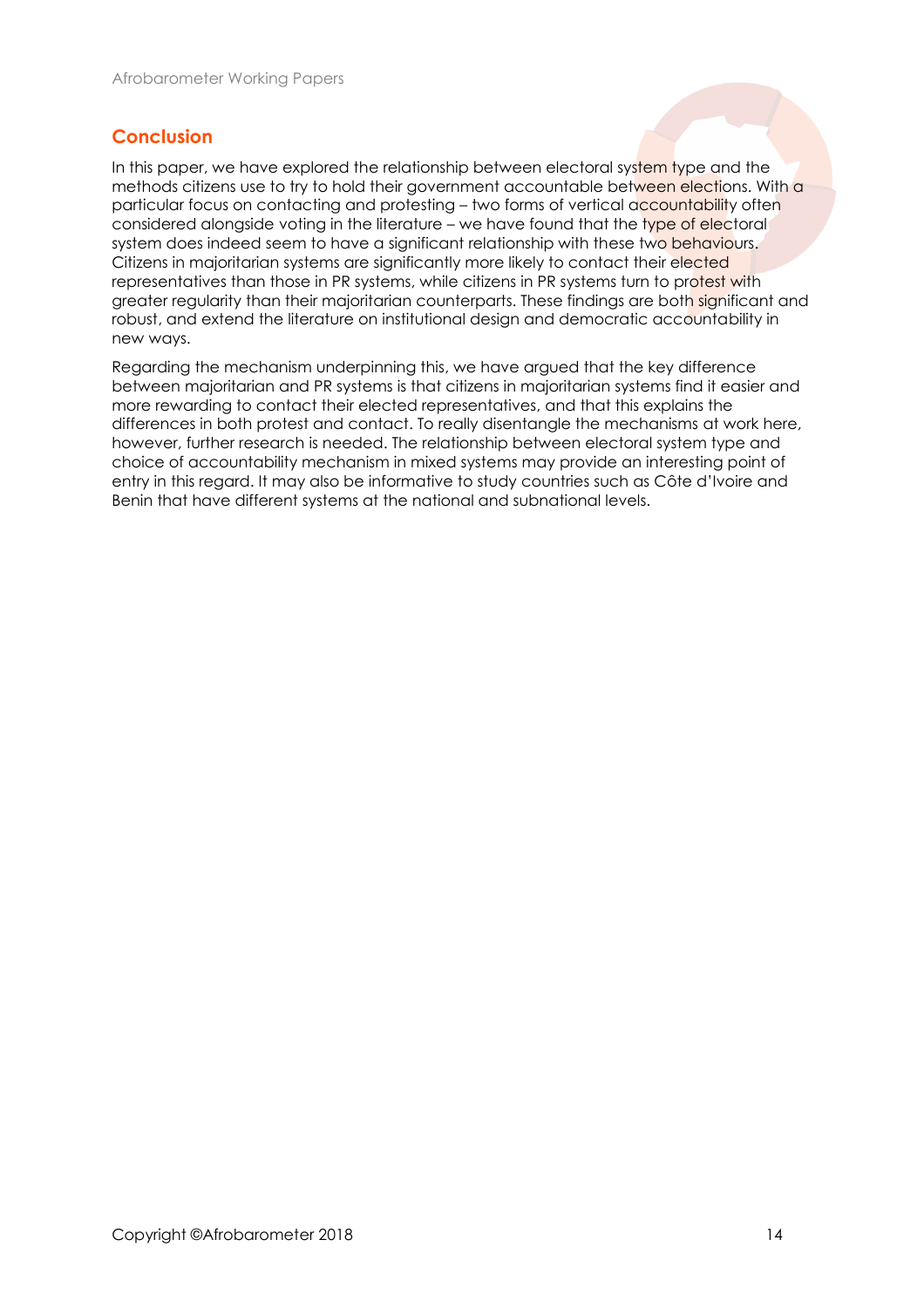#### **References**

- Ackerman, J. (2003). Co-governance for accountability: Beyond "exit" and "voice." *World Development*, *32*(3), 447-–463.
- Afrobarometer Network. (2016). Afrobarometer. Retrieved August 24, 2016, from http://www.afrobarometer.org/.
- Ahuja, S. (1994). Electoral status and representation in the United States Senate: Does temporary proximity to election matter? *American Politics Research*, *22*(1), 104-–118.
- Allison, P. D. (1999). Comparing logit and probit coefficients across groups. *Sociological Methods & Research*, *28*(2), 186-–208.
- Anduiza, E., Gallego, A., & Cantijoch, M. (2010). Online political participation in Spain: The impact of traditional and internet resources. *Journal of Information Technology & Politics*, *7*(4), 359-–368.
- Ashworth, S., & de Mesquita, E. B. de. (2006). Delivering the goods: Legislative particularism in different electoral and institutional settings. *The Journal of Politics*, *68*(1), 168-–179.
- Barkan, J. D., Mattes, R., Mozaffar, S., & Smiddy, K. (2010). *The African Legislatures Project: First fFindings*. University of Cape Town. Retrieved from http://open.uct.ac.za/handle/11427/19858.
- Barro, R. (1973). The control of politicians: An economic model. *Public Choice*, *14*, 19-–42.
- Bellamy, R., & Palumbo, A. (Eds.). (2010). *Political accountability*. Surrey: Ashgate Publishing Limited.
- Blais, A., & Dobrzynska, A. (1998). Turnout in electoral democracies. *European Journal of Political Research*, *33*(2), 239-–261.
- Boix, C. (1999). Setting the rules of the game: The choice of electoral systems in advanced democracies. *American Political Science Review*, *93*(3), 609-–624. https://doi.org/10.2307/2585577
- Booysen, S. (2007). With the ballot and the brick: The politics of attaining service delivery. *Progress in Development Studies*, *7*(1), 21-–32. https://doi.org/10.1177/146499340600700103.
- Booysen, S. (2011). *The African National Congress and the regeneration of political power*. Johannesburg: Wits University Press.
- Bowler, S. (1996). Reasoning voters, voter behaviour and institutions. In D. M. Farrell, D. Broughton, D. Denver, & J. Fischer (Eds.), *British Elections and Parties Yearbook*. London: Frank Cass.
- Bowler, S., & Farrell, D. M. (1993). Legislator shirking and voter monitoring: Impacts of European Parliament electoral systems upon legislator-voter relationship. *Journal of Common Market Studies*, *31*, 45-–69.
- Brady, H. E., Verba, S., & Schlozman, K. L. (1995). Beyond SES: A resource model of political participation. *American Political Science Review*, *89*(2), 271-–294.
- Bratton, M., Mattes, R. B., & Gyimah-Boadi, E. (2005). *Public opinion, democracy, and market reform in Africa*. Cambridge: Cambridge University Press.
- Cain, B., Ferejohn, J., & Fiorina, M. (1987). *The personal vote: Constituency service and electoral independence*. Cambridge, MA: Harvard University Press.
- Carey, J. M., & Shugart, M. S. (1995). Incentives to cultivate a personal vote: A rank ordering of electoral formulas. *Electoral Studies*, *14*(4), 417-–439.
- Central Intelligence Agency. (2018). The world factbook: library. Retrieved March 8, 2018, from https://www.cia.gov/library/publications/the-world-factbook/geos/bn.html.
- Coffe, H., & Bolzendahl, C. (2011). Gender gaps in political participation across sub-Saharan African nations. *Social Indicators Research*, *102*(2), 245-–264.
- Collier, P. (2011). *Conflict, political accountability and aid*. New York: Routledge.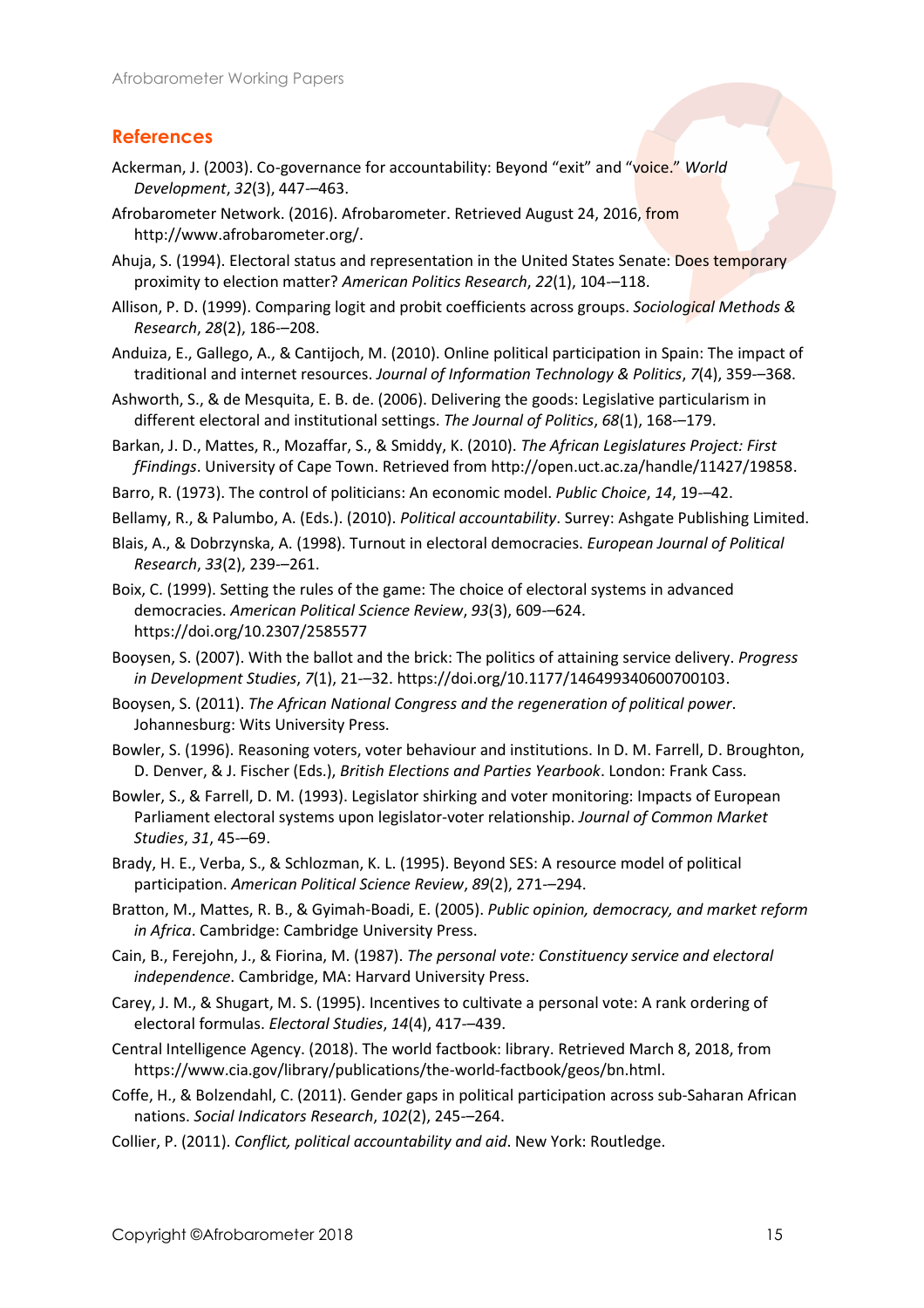- Coppedge, M., Gerring, J., Lindberg, S. I., Skaaning, S.-E., Teorell, J., Altman, D., & … Wilson, S. (2017). *V-Dem (country-year/country-date) dataset v7.1*. Varieties of Democracy (V-Dem) Project.
- Curtice, J., & Shively, P. (2000). *Who represents us best? One member or many?*. Presented at the International Political Science Association World Congress, Quebec.
- Cutts, D., Fieldhouse, E., & John, P. (2009). Is voting habit forming? The longitudinal impact of a GOTV campaign in the UK. *Journal of Elections, Public Opinion and Parties*, *19*, 251-–263.
- Dalton, R. J. (2014). *Citizen politics: Public opinion and political parties in advanced industrial democracies* (6th ed.). Thousand Oaks, CA: CQ Press.
- De Waal, A. (1997). *Famine crimes: Politics and the disaster relief industry in Africa*. London: African Rights & the International African Institute.
- Dinas, E. (2012). The formation of voting habits. *Journal of Elections, Public Opinion and Parties*, *22*(4), 431-–456.

Duverger, M. (1954). *Political parties, their organization and activity in the modern state*. London: Wiley.

- Easterly, W. (2006). *The white man's burden: Why the west's efforts to aid the rest have done so much ill and so little good*. New York: Penguin Books.
- Farrell, D. M. (2011). *Electoral systems: A comparative introduction* (2nd ed.). New York: Palgrave Macmillan.
- Fearon, J. D. (1999). Electoral accountability and the control of politicians: Selecting good types versus sanctioning poor performance. In A. Przeworski, S. C. Stokes, & B. Manin (Eds.), *Democracy, Accountability and Representation* (pp. 55-–97). New York: Cambridge University Press.

Ferejohn, J. (1986). Incumbent performance and electoral control. *Public Choice*, *50*, 5-–25.

- Fiorina, M. (1981). *Retrospective voting in American national elections*. New Haven, CT: Yale University Press.
- Flacks, R. (2004). Knowledge for what? Thoughts on the state of social movement studies. In J. Goodwin & J. M. Jasper (Eds.), *Rethinking Social Movements: Structure, Meaning and Emotion.* (pp. 135-–154). New York, NY: Rowman & Littlefield.
- Franklin, M. (1996). The institutional context: Turnout. In M. Franklin, C. van der Eijk, & E. Oppenhuis (Eds.), *Choosing Europe? The European Electorate and National Politics in the Face of Union* (pp. 306–331). Ann Arbor: University of Michigan Press.
- Franklin, M. (2004). *Voter turnout and the dynamics of electoral competition in established democracies since 1945*. Cambridge: Cambridge University Press.
- Gabriel, O. W., Bollow, U., Dageförde, M., & Rabuza, F. (2011, October). *Does contact between the represented and the representatives improve political trust? The case of France and Germany*. Presented at the IPSA -Workshop on Changing Modes of Parliamentary Representation, Prague.
- Gerber, A. S., Green, D. P., & Shachar, R. (2003). Voting may be habit-forming: Evidence from a randomized field experiment. *American Journal of Political Science*, *47*, 540-–550.
- Goetz, A.-M., & Jenkins, R. (2005). *Reinventing accountability: Making democracy work for human development*. Basingstoke: Houndmills.
- Goodwin, J. (2012). Social-movement studies today: An insider's (self-) critique. Retrieved from http://politicsandprotest.ws.gc.cuny.edu/files/2012/07/Goodwin-Contemporary-Sociology-Essay.pdf.
- Gosnell, H. F. (1930). *Why Europe votes*. Chicago: Chicago University Press.
- Gray, M., & Caul, M. (2000). Declining voter turnout in advanced industrial democracies, 1950-1997. *Comparative Political Studies*, *33*(9), 1091-–1122.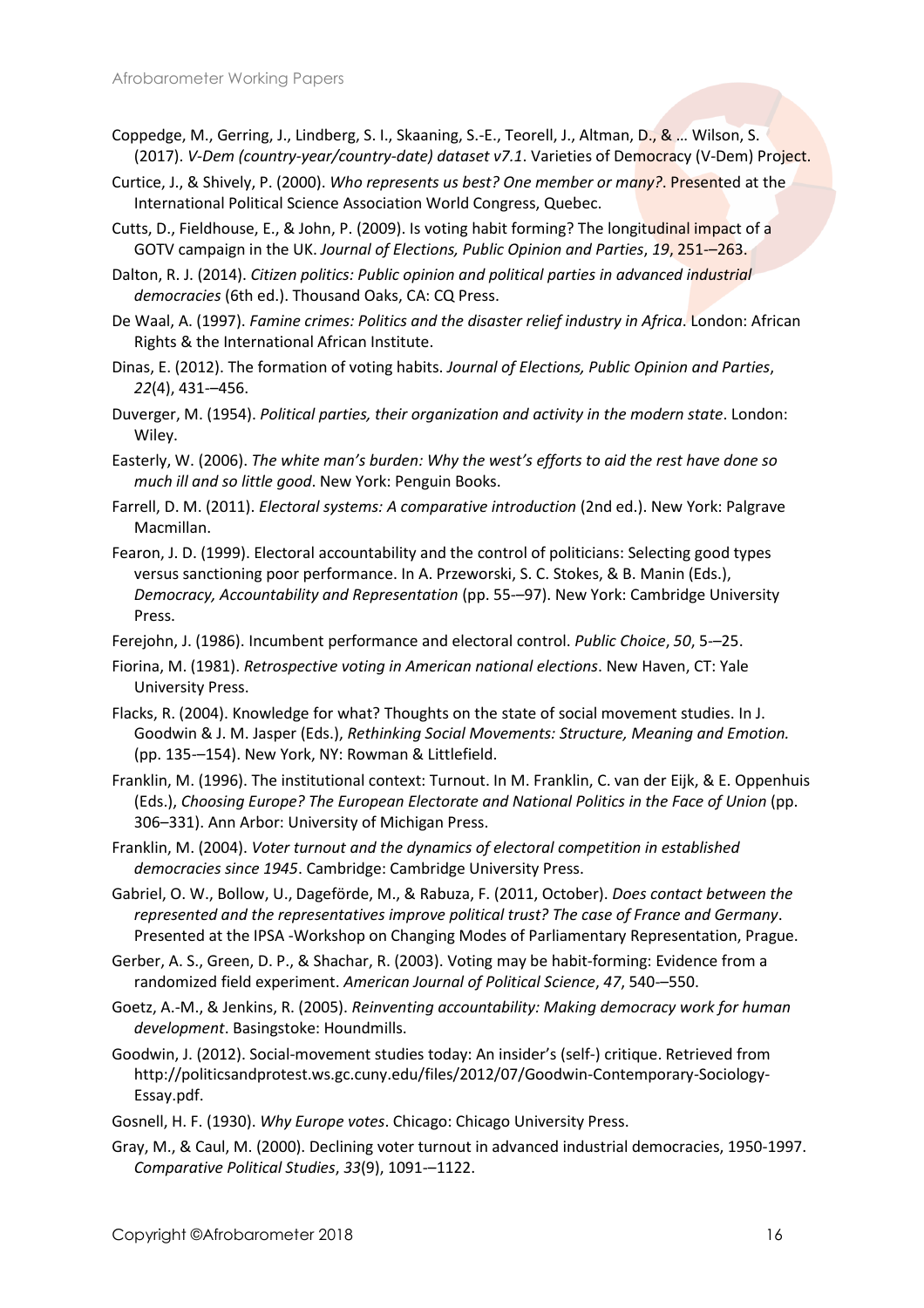- Green, D. P., & Shachar, R. (2000). Habit formation and political behaviour: Evidence of consuetude in voter turnout. *British Journal of Political Science*, *30*, 561-–573.
- Hillygus, S. D. (2005). The missing link: Exploring the relationship between higher education and political engagement. *Political Behavior*, *27*(1), 25-–47.
- Itzkovitch-Malka, R., & Hazan, R. Y. (2016). Unpacking party unity: The combined effects of electoral systems and candidate selection methods on legislative attitudes and behavioral norms. *Political Studies*, *65*(2), 452-–474.
- Jackman, R. (1987). Political institutions and voter turnout in the industrial democracies. *American Political Science Review*, *81*(2), 405-–424.
- Jackman, R., & Miller, R. (1995). Voter turnout in the industrial democracies during the 1980s. *Comparative Political Studies*, *27*(4), 467-–492.
- Jelmin, K. (2012). *Democratic accountability in service delivery: A synthesis of case studies*. International Institute for Democracy and Electoral Assistance.
- Jenkins, J. C. (1983). Resource mobilization theory and the study of social movements. *Annual Review of Sociology*, *9*, 527-–553.
- Joshi, A. (2008). Producing social accountability. *IDS Bulletin*, *38*(6), 10-–17.
- Karlson, K. B., Holm, A., & Breen, R. (2012). Comparing regression coefficients between same-sample nested models using logit and probit: A new method. *Sociological Methodology*, *42*(1), 286-–313. https://doi.org/10.1177/0081175012444861.
- Key, V. O. (1966). The responsible electorate. In *The Responsible Electorate*. New York: Vintage Book.
- King, G., Honaker, J., Joseph, A., & Scheve, K. (2001), Analyzing incomplete political science data: An alternative algorithm for multiple imputation. *American Political Science Review, 95*(1), 137-145.
- Klandermans, B., Roefs, M., & Olivier, J. (1997). Political protest and political transition in South Africa 1994–1995. *African Studies*, *56*(1), 129-–147. https://doi.org/10.1080/00020189708707863
- Kollman, K., Hicken, A., Caramani, D., Backer, D., & Lublin, D. (2017). Constituency-level elections archive [data file and codebook]. Ann Arbor, MI: Center for Political Studies, University of Michigan [Producer and Distributor].
- Kriesi, H., Koopmans, R., Duyvendak, W., & Guigni, M. G. (1995). *New social movements in western Europe: A comparative analysis*. Minneapolis, MN: University of Minnesota Press.
- Krishna, A. (2011). Gaining access to public services and the democratic state in India: Institutions in the middle. *Studies in Comparative International Development*, *46*(1), 98-–117. https://doi.org/10.1007/s12116-010-9080-x.
- Kronenwetter, M. (1996). *Protest!* New York: Twenty-First Century Books.
- Ladner, A., & Milner, H. (1999). Do voters turn out more under proportional than majoritarian systems? *Electoral Studies*, *18*, 235-–250.
- Lee, F. L. F., & Chan, J. M. (2011). *Media, social mobilisation and mass protests in post-colonial Hong Kong: The power of a critical event*. Abingdon, UK: Routledge.
- Lijphart, A. (1990). The political consequences of electoral laws, 1945-85. *American Political Science Review*, *84*(2), 481-–496.
- Lijphart, A. (1994). *Electoral systems and party systems: A study of 27 democracies*. Oxford: Oxford University Press.
- Lijphart, A. (1997). Unequal participation: Demcocracy's unresolved dilemma. *American Political Science Review*, *91*(1), 1-–14.
- Lijphart, A. (1999). *Patterns of democracy*. New Haven, CT: Yale University Press.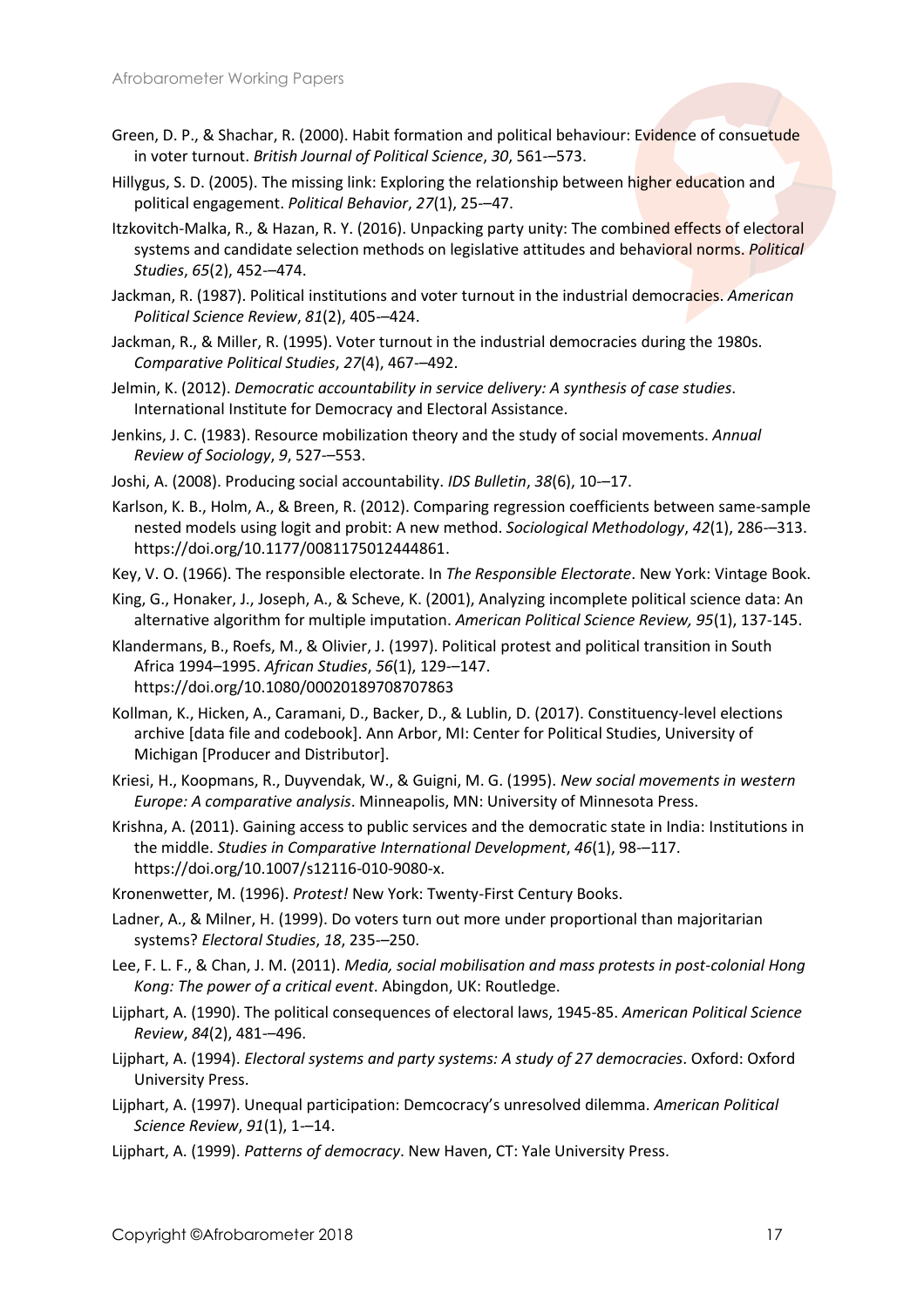- Lindberg, S. I., & Morrison, M. K. . (2008). Are African voters really ethnic or clientelistic? Survey evidence from Ghana. *Political Science Quarterly*, *123*(1), 95-–122.
- Long, J. S. (2009). Group comparisons in logit and probit using predicted probabilities. Department of Sociology, University of Indiana. Unpublished manuscript.
- Manin, B. (1997). *Principles of rRepresentative government*. Cambridge: Cambridge University Press.
- Manzetti, L., & Wilson, C. J. (2007). Why do corrupt governments maintain public support? *Comparative Political Studies*, *40*(8), 949-–970. https://doi.org/10.1177/0010414005285759.
- Mattes, R., & Bratton, M. (2007). Learning about democracy in Africa: Awareness, performance and experience. *American Journal of Political Science, 51*(1) 192-217.
- Mattes, R., & Mozaffar, S. (2018). Proportional representation in Africa: The "dumbing down" effect. Working paper presented at the Working Group in African Political Economy, London School of Economics and Political Science.
- Meyer, D. S. (2007). *The politics of protest: Social movements in America*. New York: Oxford University Press.
- Milner, H. (2009). Does proportional representation boost turnout? A political knowledge-based explanation. In Paper presented at the Comparative Study of Electoral Systems (CSES) Conference at the University of Toronto.
- Norris, P. (1997). Choosing electoral systems: Proportional, majoritarian and mixed systems. *International Political Science Review*, *18*(3), 297-–312.
- Norris, P. (2003). Do iInstitutions matter? The consequences of electoral reform for political participation. In *Rethinking the Vote: The Politics and Prospects of American Election Reform*. Oxford: Oxford University Press.
- Norris, P. (2004). *Electoral engineering: Voting rules and political behavior*. Cambridge: Cambridge University Press. Retrieved from http://www.cambridge.org/us/academic/subjects/politicsinternational-relations/comparative-politics/electoral-engineering-voting-rules-and-politicalbehavior.
- Oberschall, A. (1978). Theories of social conflict. *Annual Review of Sociology*, *4*, 291-–315.
- Persson, T., & Tabellini, G. E. (2002). *Political economics: Explaining economic policy*. Cambridge, MA: MIT Press.
- Pilet, J.-B., Freire, A., & Costa, O. (2012). Ballot structure, district magnitude and constituencyorientation of MPs in proportional representation and majority electoral systems. *Representation*, *48*(4), 359-–372. https://doi.org/10.1080/00344893.2012.720880.
- Powell, G. B. (1986). American voter turnout in comparative perspective. *American Political Science Review*, *80*(1), 17-–43.
- Powell, G. B., & Whitten, G. (1993). A cross-national analysis of economic voting: Taking account of the political context. *American Journal of Political Science*, *37*(2), 391-–414.
- Putnam, R. D. (1993). *Making democracy work: Civic traditions in modern Italy*. Princeton, NJ: Princeton University Press.
- Rae, D. (1971). *The political consequences of electoral laws*. New Haven, CT: Yale University Press.
- Raffler, P. (2012). News, accountability and electoral rules: The impact of media markets on local accountability under majoritarian and PR rules. Presented at the APSA 2012 Annual Meeting.
- Rosenstone, S. J., & Hansen, J. M. (1993). *Mobilization, participation, and democracy in America*. New York: Macmillan Pub Co.
- Sanders, W. (2015). Classifying electoral systems by input rules: Building on Blais and Rae through Australian experience. *Australian Journal of Political Science*, *50*(3), 462-–479.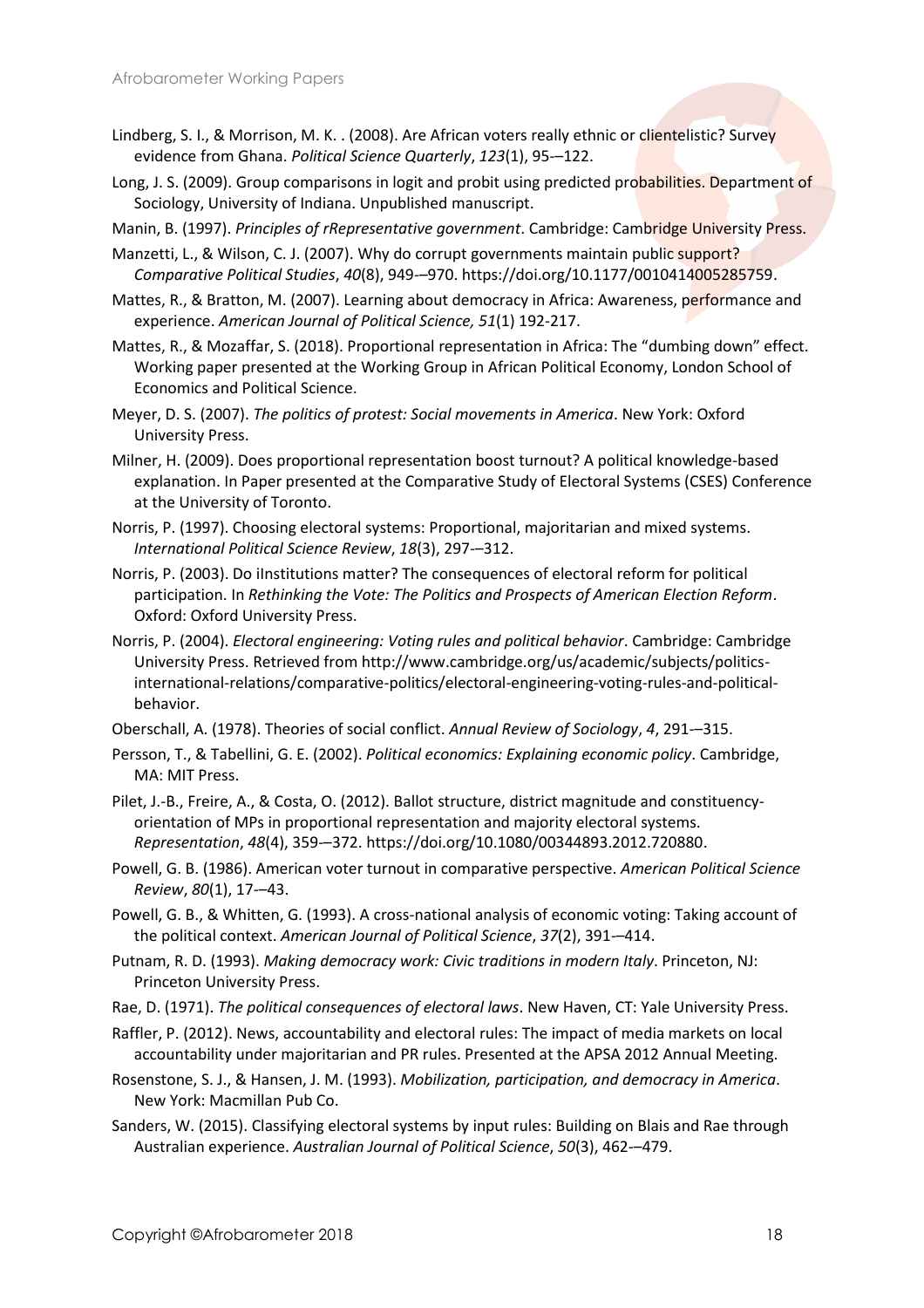- Sartori, G. (1968). Political development and political engineering. In J. D. Montgomery & A. O. Hirschman (Eds.), *Public Policy* (pp. 261-–298). Cambridge, MA: Harvard University Press.
- Scholl, E. . (1986). The electoral system and constituency-oriented activity in the European Parliament. *International Studies Quarterly*, *30*, 315-–332.
- Sen, A. (1981). *Poverty and famines: An essay on entitlement and deprivation*. Oxford: Oxford University Press.
- Shapiro, C. R., Brady, D. W., Brody, R. A., & Ferejohn, J. (1990). Linking constituency opinion and Senate voting scores: A hybrid explanation. *Legislative Studies Quarterly*, *15*(4), 599-–621.
- Singer, M. . (2013). Was Duverger correct? Single-member district election outcomes in fifty-three countries. *British Journal of Political Science*, *43*(1), 201-–220.
- Smulovitz, C., & Peruzotti, E. (2000). Societal accountability in Latin America. *Journal of Democracy*, *11*(4), 147-–158.
- Strøm, K. (2000). Delegation and accountability in parliamentary democracies. *European Journal of Political Research*, *37*(3), 261-–290.
- Teorell, J., Dahlberg, S., Holmberg, S., Rothstein, B., Khomenko, A., & Svensson, R. (2016). The quality of government standard dataset, version Jan 16. Gothenburg: The Quality of Government Institute.
- Tingsten, H. (1937). *Political behaviour: Studies in election statistics*. London: P.S. King and Son.
- Verba, S., Nie, N., & Kim, J. (1978). *Participation and political equality: A seven-nation comparison*. Chicago: University of Chicago.
- Verba, S., Schlozman, K. L., & Brady, H. E. (1995). *Voice and equality: Civic voluntarism in American politics*. Cambridge, MA: Harvard University Press.
- Wang, Y. (2013). Satisfaction with democracy and democratic accountability strategies. https://sites.duke.edu/democracylinkage/files/2014/12/4.4.Wang\_.pdf.
- Watts, M. (1991). Entitlements or empowerment? Famine and starvation in Africa. *Review of African Political Economy*, *51*, 9-–26.
- Williams, R. (2009). Using heterogeneous choice models to compare logit and probit coefficients across groups. *Sociological Methods & Research*, *37*(4), 531-–559. https://doi.org/10.1177/0049124109335735.
- Williams, R. (2010). Fitting heterogeneous choice models with oglm. *Stata Journal*, *10*(4), 540.
- Wolfinger, R. E., & Rosenstone, S. J. (1980). *Who votes*. New Haven, CT: Yale University Press.
- The World Bank Group. (2015). WGI 2015. Retrieved August 24, 2016, from http://info.worldbank.org/governance/wgi/index.aspx#home.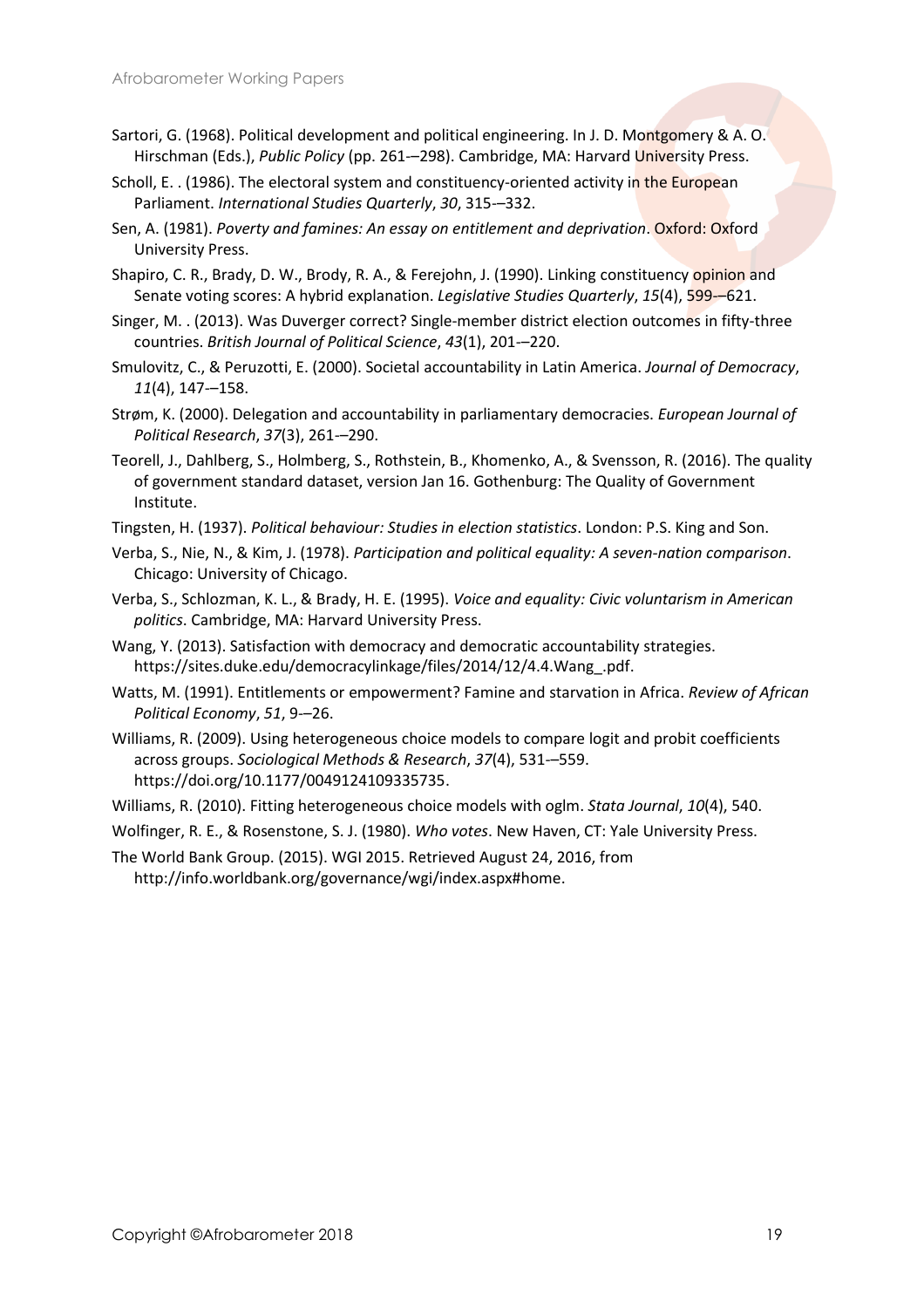### **Appendices**

#### **Appendix A: Variables in the analysis**

|                                      | <b>Variable</b><br>type | Item wording                                                                                                                                                                                                                                                                                                                                                                                                                                                                                                                   | <b>Missing</b><br>data (%) | <b>Source</b> |
|--------------------------------------|-------------------------|--------------------------------------------------------------------------------------------------------------------------------------------------------------------------------------------------------------------------------------------------------------------------------------------------------------------------------------------------------------------------------------------------------------------------------------------------------------------------------------------------------------------------------|----------------------------|---------------|
| DEPENDENT VARIABLES                  |                         |                                                                                                                                                                                                                                                                                                                                                                                                                                                                                                                                |                            |               |
| Contact                              | Item                    | During the past year, how often have you<br>contacted any of the following persons about<br>some important problem or to give them your<br>views: A member of Parliament? (Q24B)                                                                                                                                                                                                                                                                                                                                               | $\leq$ 1                   | AB            |
| Protest                              | Item                    | Here is a list of actions that people sometimes<br>take as citizens when they are dissatisfied with<br>government performance. For each of these,<br>please tell me whether you, personally, have<br>done any of these things during the past year.<br>If not, would you do this if you had the chance:<br>Participated in a demonstration or protest<br>march? (Q27E)                                                                                                                                                         | $<$ 1                      | AB            |
| Form of democratic<br>accountability | Multi-level<br>variable | Combines contact and protest to create a four-<br>level variable in which respondents are<br>categorized as having protested, contacted,<br>done both, or done neither. Reference<br>category here is "neither."                                                                                                                                                                                                                                                                                                               | $\leq 1$                   | AB            |
| <b>INDEPENDENT VARIABLES</b>         |                         |                                                                                                                                                                                                                                                                                                                                                                                                                                                                                                                                |                            |               |
| Electoral system                     |                         |                                                                                                                                                                                                                                                                                                                                                                                                                                                                                                                                |                            |               |
| Electoral system type                | Item                    | What was the electoral system used in this<br>election for the lower or unicameral chamber<br>of the legislature?                                                                                                                                                                                                                                                                                                                                                                                                              |                            | V-Dem         |
| Political participation              |                         |                                                                                                                                                                                                                                                                                                                                                                                                                                                                                                                                |                            |               |
| Partisanship                         | Item                    | Do you feel close to any particular political<br>party? (Q90A)                                                                                                                                                                                                                                                                                                                                                                                                                                                                 | 8                          | AB            |
| Social capital                       | Construct               | Let's turn to your role in the community. Now I<br>am going to read out a list of groups that<br>people join or attend. For each one, could you<br>tell me whether you are an official leader, an<br>active member, an inactive member, or not a<br>member:<br>1) A religious group that meets outside of<br>regular worship services?; 2) Some other<br>voluntary association or community group?<br>$(Q19A \text{ and } B)$<br>The two items are correlated (Pearson's r) at<br>.327. Reliability (Cronbach's alpha) = .493. | $<$ 1                      | AB            |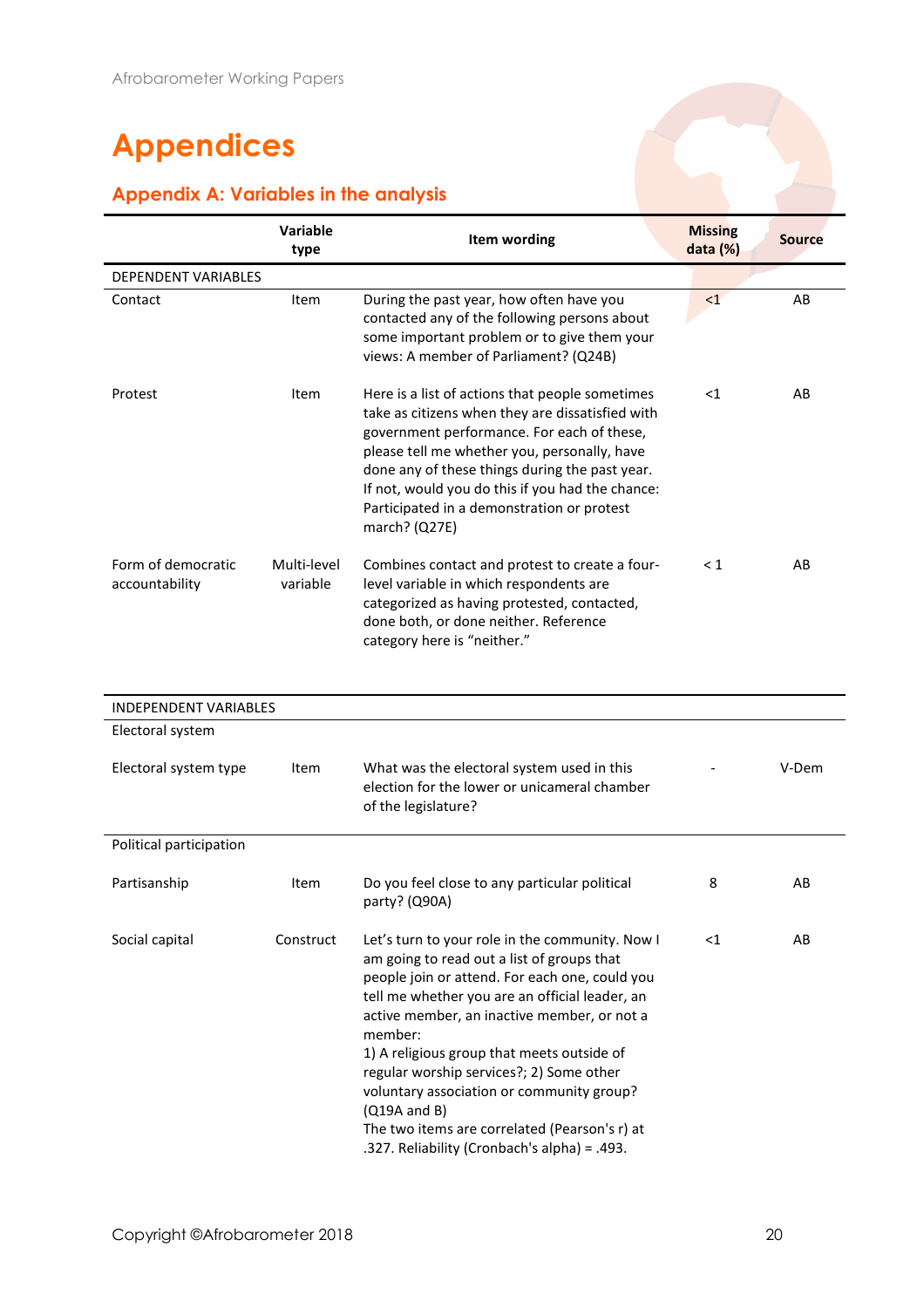#### Afrobarometer Working Papers

| Voting                           | Item      | Understanding that some people were unable<br>to vote in the most recent national election in<br>[20xx], which of the following statements is<br>true for you: Voted in the last national<br>election? (Q21)                                                                                                                                                                                                                                                                                                                                                                                                        | 10           | AB |
|----------------------------------|-----------|---------------------------------------------------------------------------------------------------------------------------------------------------------------------------------------------------------------------------------------------------------------------------------------------------------------------------------------------------------------------------------------------------------------------------------------------------------------------------------------------------------------------------------------------------------------------------------------------------------------------|--------------|----|
| Contacting influential<br>person | Construct | During the past year, how often have you<br>contacted any of the following persons about<br>some important problem or to give them your<br>views:<br>1) Traditional leader? 2) Religious leader?<br>$(Q24E$ and F)<br>For the detailed version, the two items are<br>correlated (Pearson's r) at .525. Reliability<br>(Cronbach's alpha) = .685.<br>For the binary version, the two items are<br>correlated (Pearson's r) at .509. Reliability<br>(Cronbach's alpha) = .674.                                                                                                                                        | $\mathbf{9}$ | AB |
| Performance evaluation           |           |                                                                                                                                                                                                                                                                                                                                                                                                                                                                                                                                                                                                                     |              |    |
| Representatives<br>listen        | Item      | How much of the time do you think the<br>following try their best to listen to what<br>people like you have to say: Members of<br>Parliament?<br>(Q59A)                                                                                                                                                                                                                                                                                                                                                                                                                                                             | $<$ 1        | AB |
| Government<br>performance        | Index     | Single unrotated factor (Eigenvalue = 5.52)<br>explains 50.14% of common variance.<br>Reliability (Cronbach's alpha) = .90.                                                                                                                                                                                                                                                                                                                                                                                                                                                                                         | 3            | AB |
|                                  |           | Now let's speak about the present<br>government of this country. How well or badly<br>would you say the current government is<br>handling the following matters, or haven't you<br>heard enough to say:<br>1) Managing the economy? 2) Improving the<br>living standards of the poor? 3) Creating jobs?<br>4) Keeping prices down? 5) Narrowing gaps<br>between rich and poor? 6) Reducing crime? 7)<br>Improving basic health services? 8) Addressing<br>educational needs? 9) Ensuring enough to eat?<br>10) Fighting corruption? 11) Maintaining roads<br>and bridges? (Q66 A, B, C, D, E, F, G, H, J, K, and L) |              |    |
| Cognitive awareness              |           |                                                                                                                                                                                                                                                                                                                                                                                                                                                                                                                                                                                                                     |              |    |
| Cognitive<br>engagement          | Construct | How interested would you say you are in<br>public affairs? (Q13)<br>When you get together with your friends or<br>family, would you say you discuss political<br>matters: 1) Never? 2) Occasionally? 3)<br>Frequently? (Q14)<br>The two items are correlated (Pearson's r) at<br>.540. Reliability (Cronbach's alpha) = .7.                                                                                                                                                                                                                                                                                         | $\mathbf{1}$ | AB |
| Education                        | Item      | What is your highest level of education? (Q97)                                                                                                                                                                                                                                                                                                                                                                                                                                                                                                                                                                      | $<$ 1        | AB |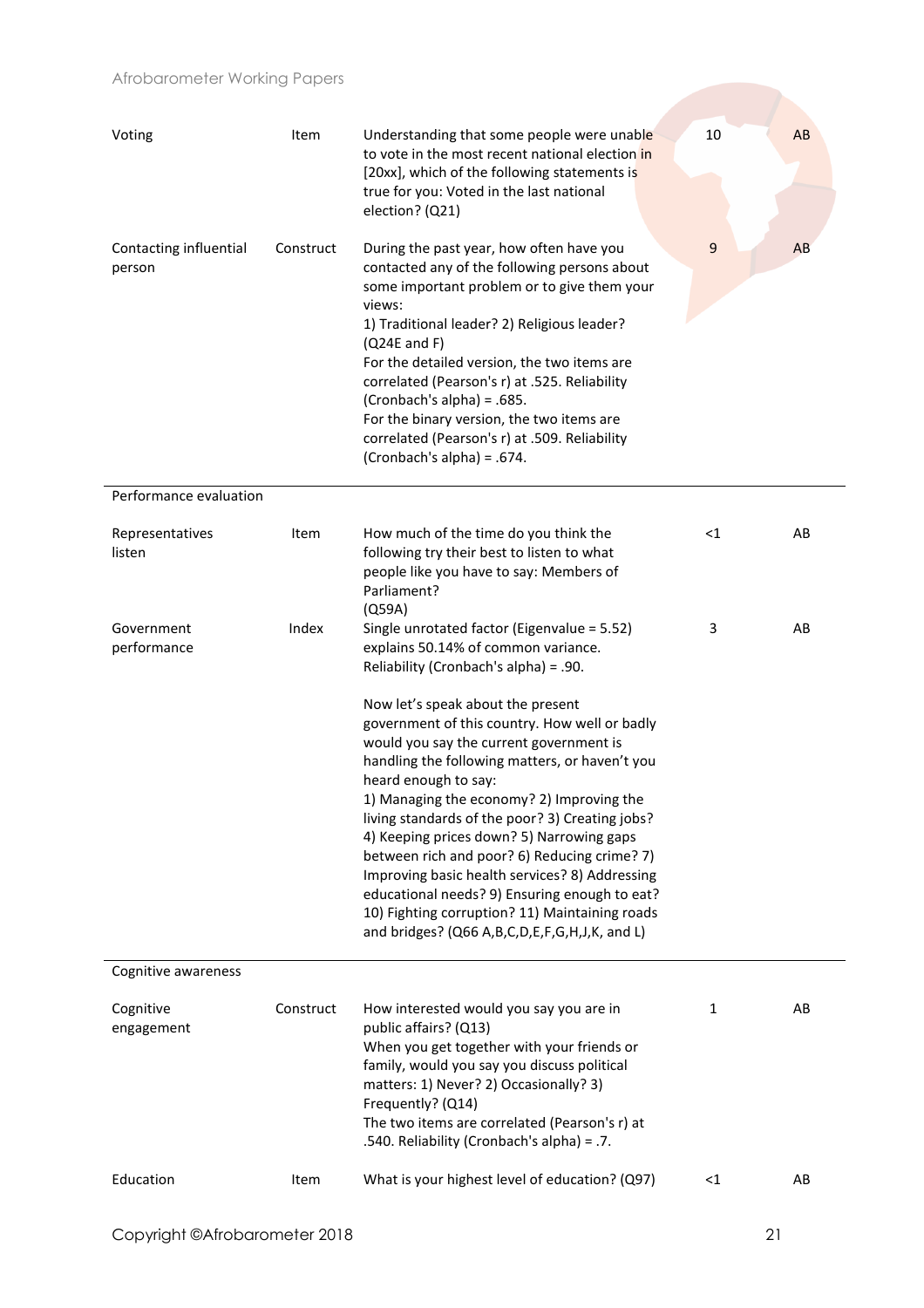| Additional control variables                       |           |                                                                                                                                                                                                                                                                                                                                                                                                                                       |              |                                                               |
|----------------------------------------------------|-----------|---------------------------------------------------------------------------------------------------------------------------------------------------------------------------------------------------------------------------------------------------------------------------------------------------------------------------------------------------------------------------------------------------------------------------------------|--------------|---------------------------------------------------------------|
| Age                                                | Item      | How old are you? (Q1)                                                                                                                                                                                                                                                                                                                                                                                                                 | $\leq$ 1     | AB                                                            |
| Gender                                             | Item      | Respondent's gender (Q101)                                                                                                                                                                                                                                                                                                                                                                                                            |              | AB                                                            |
| Location                                           | Item      | Urban or rural primary sampling unit (URBRUR)                                                                                                                                                                                                                                                                                                                                                                                         |              | AB                                                            |
| Lived poverty                                      | Index     | Single unrotated factor (Eigenvalue = 2.76)<br>explains 55.27% of common variance. Reliability<br>(Cronbach's alpha) = .795.<br>Over the past year, how often, if ever, have you<br>or anyone in your family:<br>1) Gone without enough food to eat? 2) Gone<br>without enough clean water for home use? 3)<br>Gone without medical care? 4) Gone without<br>enough fuel to cook your food? 5) Gone without<br>a cash income? (Q8A-E) | $\mathbf{1}$ | AB                                                            |
| Patronage                                          | Construct | Thinking of the last time you contacted any of<br>these leaders. Did you go:<br>1) Alone or with a group? 2) To discuss a<br>community problem or a personal problem?<br>(Q25A and B).<br>The two items are correlated (Pearson's r) at<br>.754. Reliability (Cronbach's alpha) = .860.                                                                                                                                               | 1            | AB                                                            |
| Additional variables Included in robustness checks |           |                                                                                                                                                                                                                                                                                                                                                                                                                                       |              |                                                               |
| District magnitude                                 | Item      | Average district magnitude in 2005. The<br>weighted average of the number of<br>representatives elected by each constituency<br>size, if available. If not, we use the number of<br>seats divided by the number of constituencies (if                                                                                                                                                                                                 |              | Quality of<br>Government<br>Institute<br>Standard<br>data set |

|                             |       |                                                                                                                                                                 |        | $(2017)^{15}$ ;<br>authors'<br>research |
|-----------------------------|-------|-----------------------------------------------------------------------------------------------------------------------------------------------------------------|--------|-----------------------------------------|
| Corrupt<br>parliamentarians | Item  | How many of the following people do you think<br>are involved in corruption, or haven't you heard<br>enough about them to say: Members of<br>Parliament? (Q53B) | ${<}1$ | AB                                      |
| Trust in legislature        | Item  | How much do you trust each of the following, or<br>haven't you heard enough about them to say:<br>Parliament? (Q52B)                                            | 4      | AB                                      |
| News from mass<br>media     | Index | Single unrotated factor (Eigenvalue = 1.66)<br>explains 55.48% of common variance. Reliability<br>(Cronbach's alpha) = .586.                                    | $<$ 1  | AB                                      |

both are known).

<sup>14</sup> See Teorell (2016).

l

÷.

 $(2016)^{14}$ ; CLEA

<sup>15</sup> See Kollman, Hicken, Caramani, Backer, & Lublin (2017).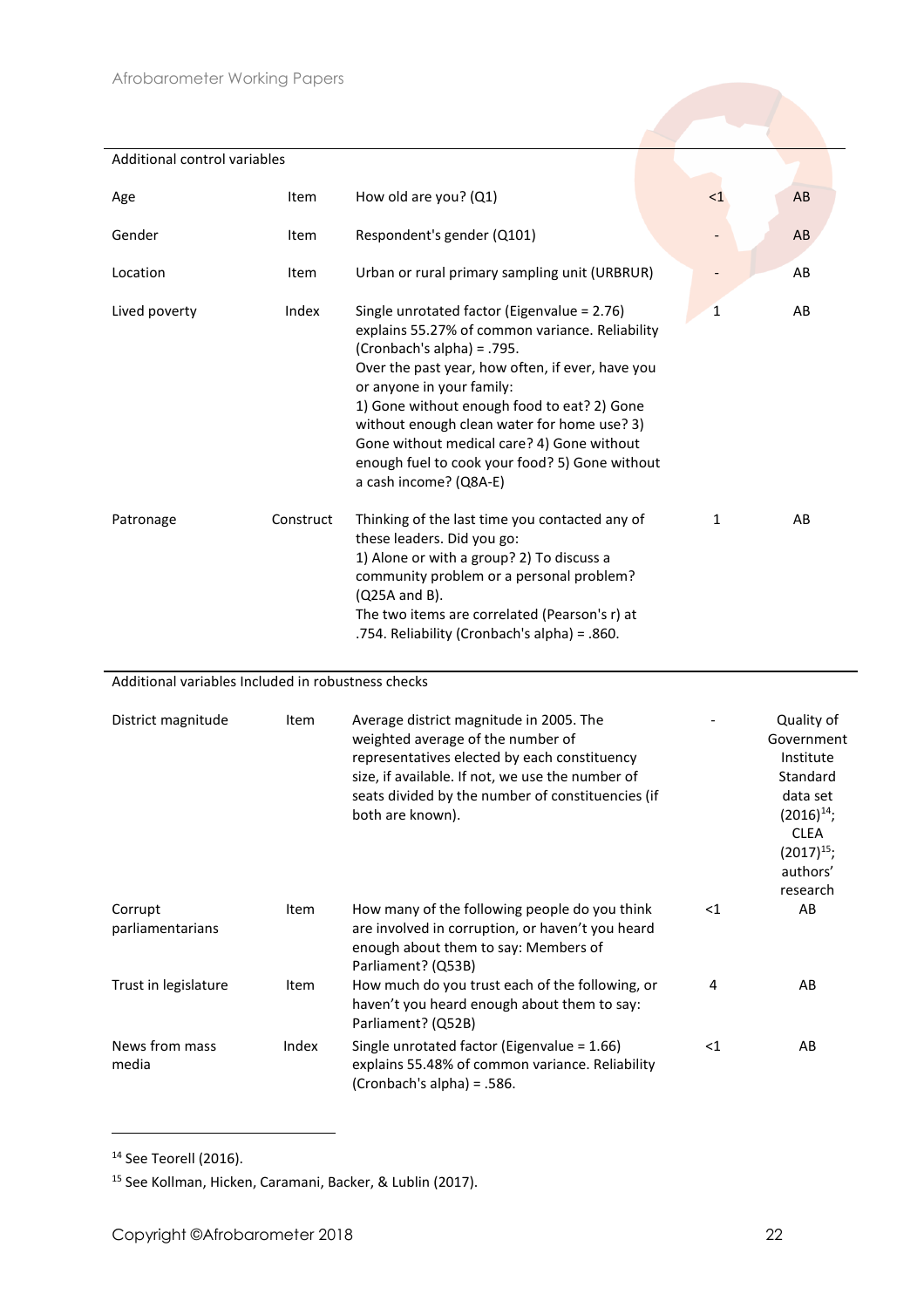|                            |      | How often do you get news from the following<br>sources:                                                                                            |    |                                                                       |
|----------------------------|------|-----------------------------------------------------------------------------------------------------------------------------------------------------|----|-----------------------------------------------------------------------|
|                            |      | 1) Radio? 2) Television? 3) Newspaper? (Q12A-<br>C)                                                                                                 |    |                                                                       |
| Ethnic diversity           | Item | Herfindahl index calculated using the standard<br>Herfindahl concentration formula (ELF = $1 -$                                                     |    | AB                                                                    |
|                            |      | $\Sigma_{i=1}^{n}$ s <sup>2</sup> where s <sub>i</sub> is the share of group i (i =<br>$1, , n$ ) from Q2: Which language is your home<br>language? |    |                                                                       |
| Free and fair<br>elections | Item | On the whole, how would you rate the freeness<br>and fairness of the last national election, held in<br>[20xx]? (Q22)                               | <1 | AB                                                                    |
| Consecutive elections      | Item | How many consecutive lower chamber or<br>unicameral legislative elections (including the<br>current election) have been held since 1900?            |    | V-Dem                                                                 |
| Colonial legacy            | Item | Three dummy variables taking the value of 1 if<br>country was colonized by France, Portugal, or<br>Other. Reference category is Britain.            |    | CIA World<br>Factbook<br>$(2018)^{16}$<br>and<br>authors'<br>research |
| National wealth            | Item | GDP per capita, PPP, constant 2011 international<br>\$, 5-year average prior to fieldwork in country (ln)                                           |    | <b>World Bank</b><br>(2015)                                           |
| Timing of survey           | Item | Smallest difference (months) between election and<br>fieldwork                                                                                      |    | AB                                                                    |

<sup>16</sup> See Central Intelligence Agency (2018).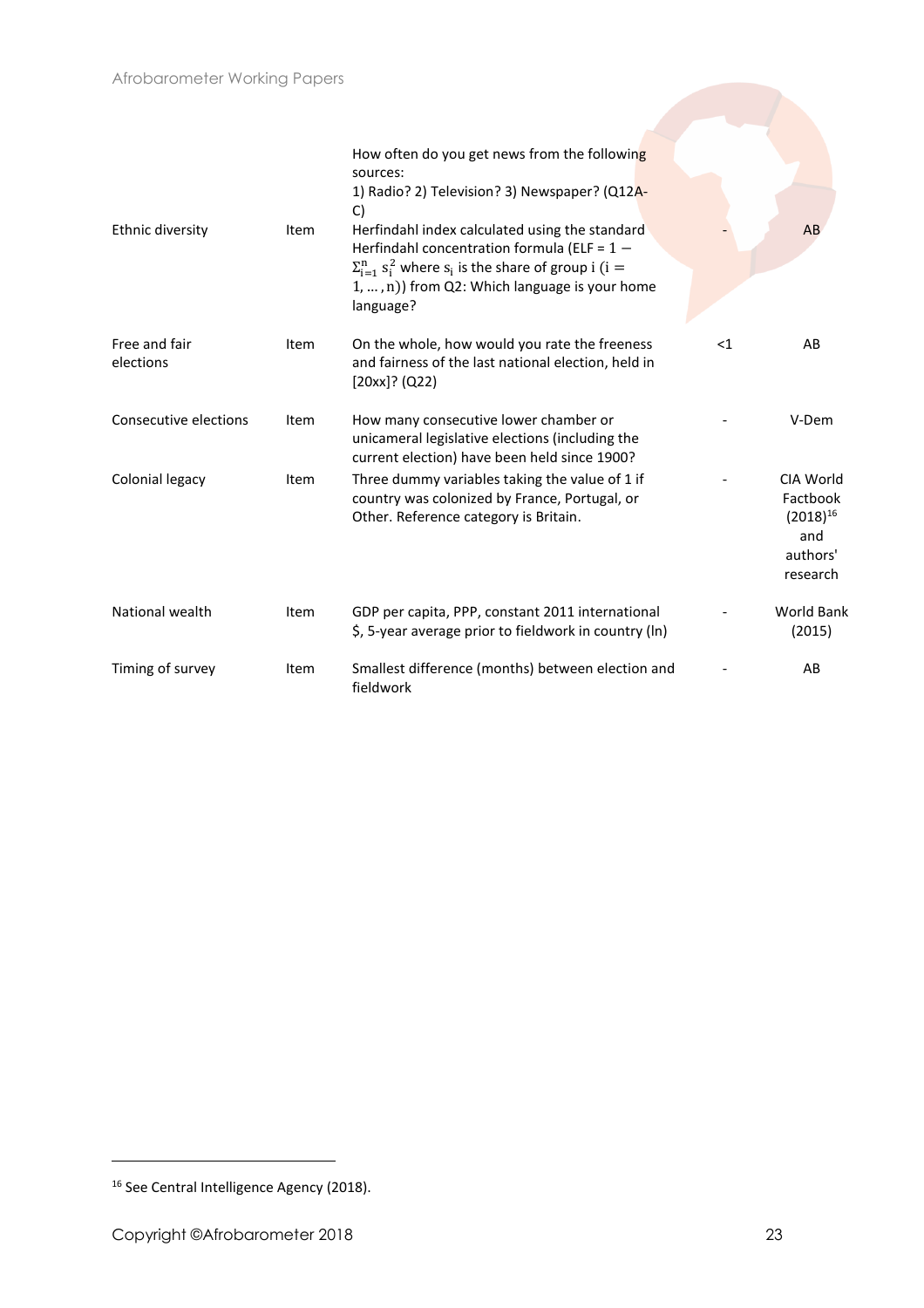#### **Appendix B: "Don't know" responses**

The combination of the large number of variables used, the fact that some questions were not asked in all countries, and the varying proportions of "don't know" responses required close attention to the problem of missing data in our data set.

The standard approach in statistical analysis is to set all "don't know" responses as "missing," which effectively drops them from the analysis. There are two problems with this approach, however. First, it reduces the number of effective cases on which the analysis is based, and as a result limits our confidence in the results. A second problem is that "don't know" is often a legitimate answer, and where possible it would be preferable to take it into account, rather than simply discarding it (King, Honaker, Joseph, & Scheve, 2000). Following the approach used by Mattes and Bratton (2007), therefore, we recode "don't know" responses to theoretically defensible places on the response scale where possible.

For example, for questions about political participation (voting, protesting, contacting, and so on), we assumed that those who did not know whether they had taken the specified course of action had in fact not done so. In other cases where response scales were symmetric and included a neutral middle category, we recoded "don't know" to this neutral category. Where a neutral category did not exist but was theoretically defensible, we created one. In these cases, "don't know" is assumed to reflect some point of "zero affect." We recoded "don't know" to "missing" only when we could see no theoretically defensible alternative.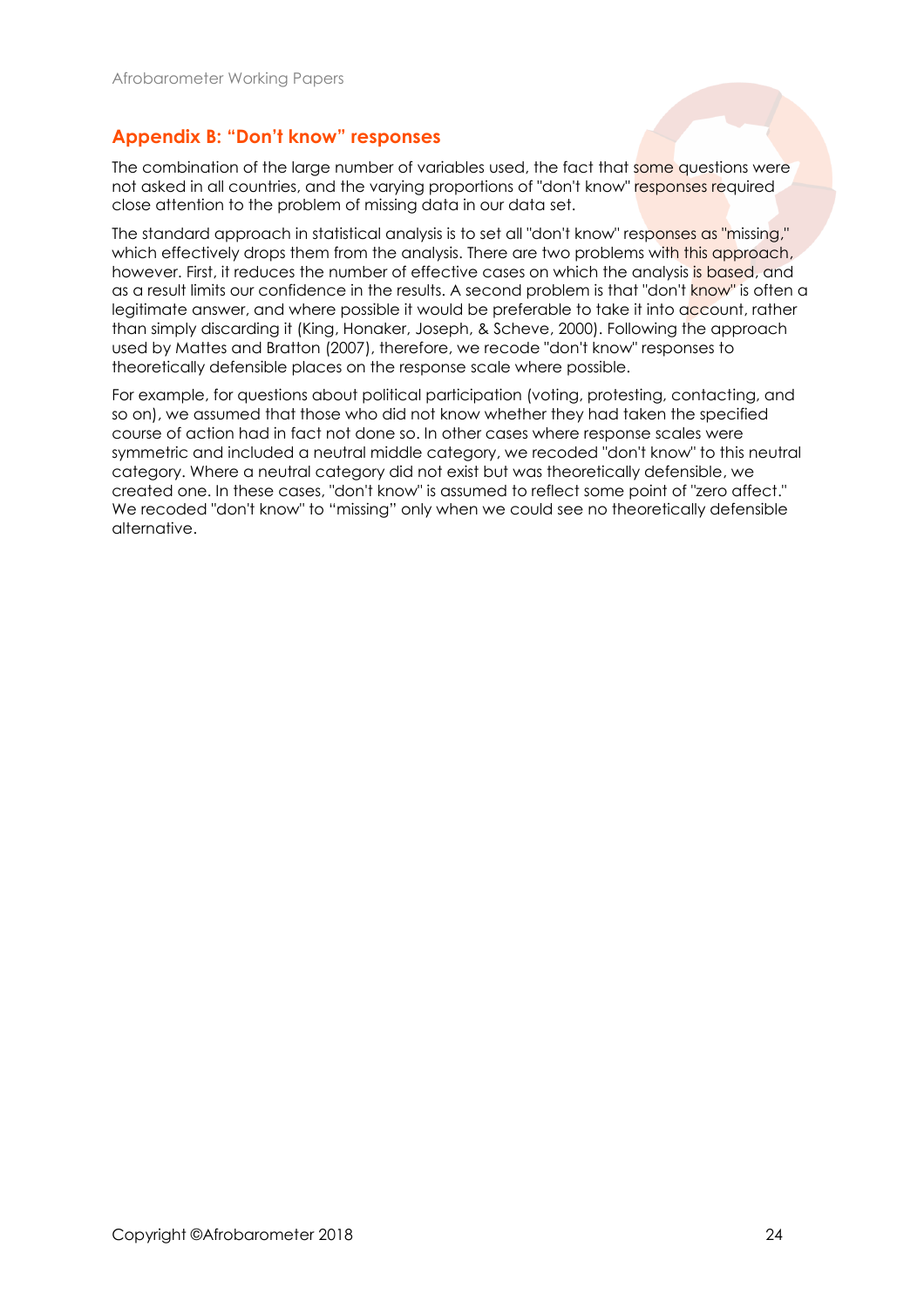#### **Appendix C: Contact and protest rates over time**

To allow for meaningful comparison over time Figure C.1 and Figure C.2 below include only the 16 countries that have been surveyed in all Afrobarometer rounds since 2002. These are: Botswana, Cape Verde, Ghana, Kenya, Lesotho, Malawi, Mali, Mozambique, Namibia, Nigeria, Senegal, South Africa, Tanzania, Uganda, Zambia, and Zimbabwe.



**Figure C.1: Contact over time** | 16 African countries | 2002-2015

**Figure C.2: Protest over time** | 16 African countries | 2002-2015



*Source: Afrobarometer rounds 2-6 (2002-2015)*

*Source: Afrobarometer rounds 2-6 (2002-2015)*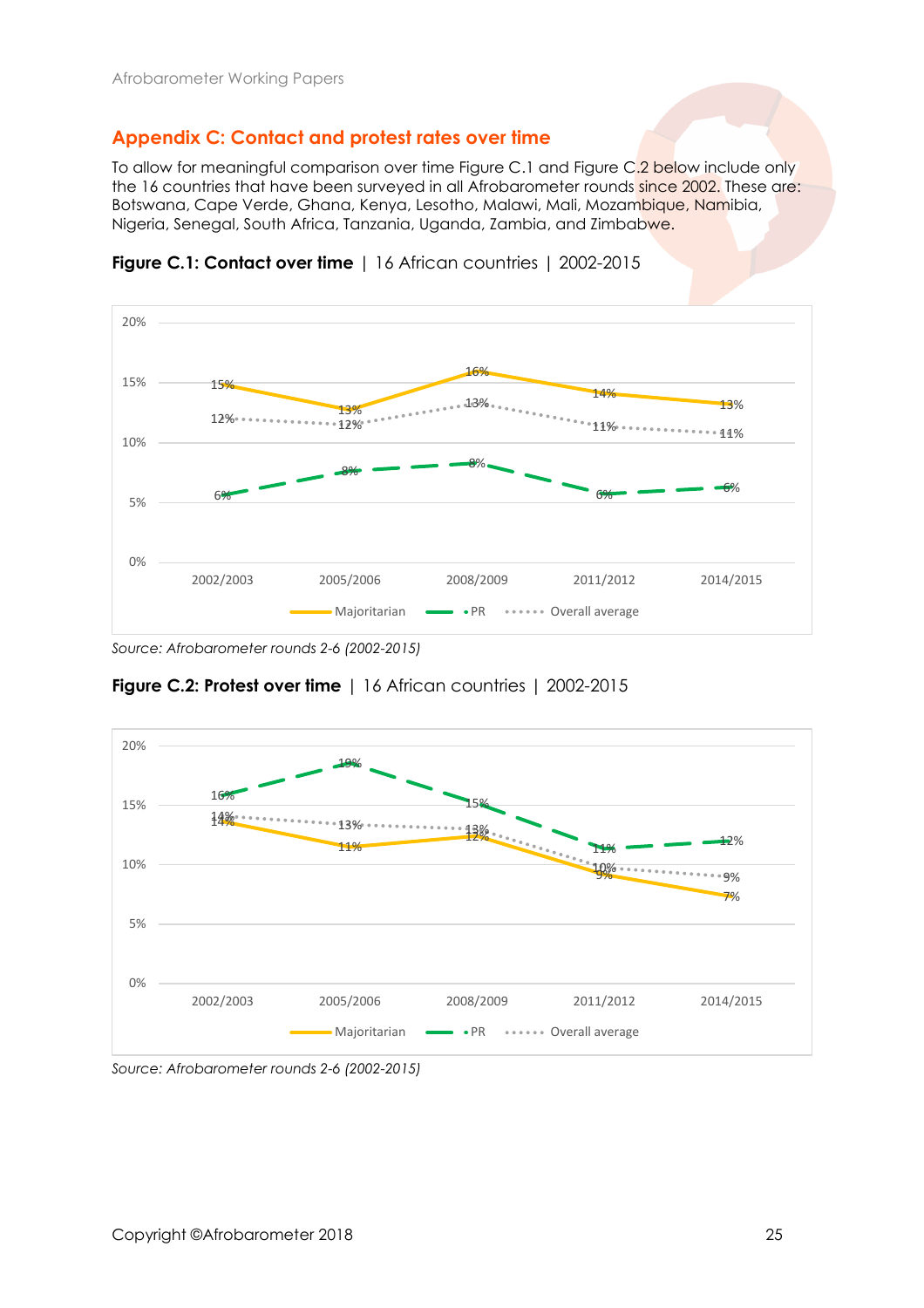#### **Appendix D: Robustness checks**

To increase confidence in our results, we conducted a number of robustness checks. We used our 14-variable baseline model (Table 2) and changed the specifications as indicated below. In all of these, our main results hold and remain significant.

|  | <b>Table D.1: Robustness checks</b> |  |
|--|-------------------------------------|--|
|  |                                     |  |

| <b>Type of</b><br>statistical<br>analysis | <b>Dependent variable(s)</b>         | <b>Number of countries</b>                               | <b>Variable change</b>                                                  |
|-------------------------------------------|--------------------------------------|----------------------------------------------------------|-------------------------------------------------------------------------|
| Multinomial<br>logit                      | Form of democratic<br>accountability | 34 (including mixed<br>systems)                          | $\overline{a}$                                                          |
| Multinomial<br>logit                      | Form of democratic<br>accountability | 36 (including mixed<br>systems, Swaziland,<br>and Egypt) | $\overline{\phantom{a}}$                                                |
| Multinomial<br>logit                      | Form of democratic<br>accountability | 28/34                                                    | News from mass media<br>included                                        |
| Multinomial<br>logit                      | Form of democratic<br>accountability | 34                                                       | Ethnic diversity included                                               |
| Multinomial<br>logit                      | Form of democratic<br>accountability | 34                                                       | Free and fair elections<br>included                                     |
| Multinomial<br>logit                      | Form of democratic<br>accountability | 34                                                       | Corrupt parliamentarians<br>included                                    |
| Multinomial<br>logit                      | Form of democratic<br>accountability | 34                                                       | Trust in legislature included                                           |
| Multinomial<br>logit                      | Form of democratic<br>accountability | 34                                                       | Colonial legacy included                                                |
| Multinomial<br>logit                      | Form of democratic<br>accountability | 34                                                       | District magnitude included                                             |
| Multinomial<br>logit                      | Form of democratic<br>accountability | 34                                                       | Timing of survey included                                               |
| Multinomial<br>logit                      | Form of democratic<br>accountability | 34                                                       | National wealth included                                                |
| Multinomial<br>logit                      | Form of democratic<br>accountability | 34                                                       | Consecutive elections included                                          |
| Multinomial<br>logit                      | Form of democratic<br>accountability | 35                                                       | Dropping each country in turn<br>from the full 36-country<br>regression |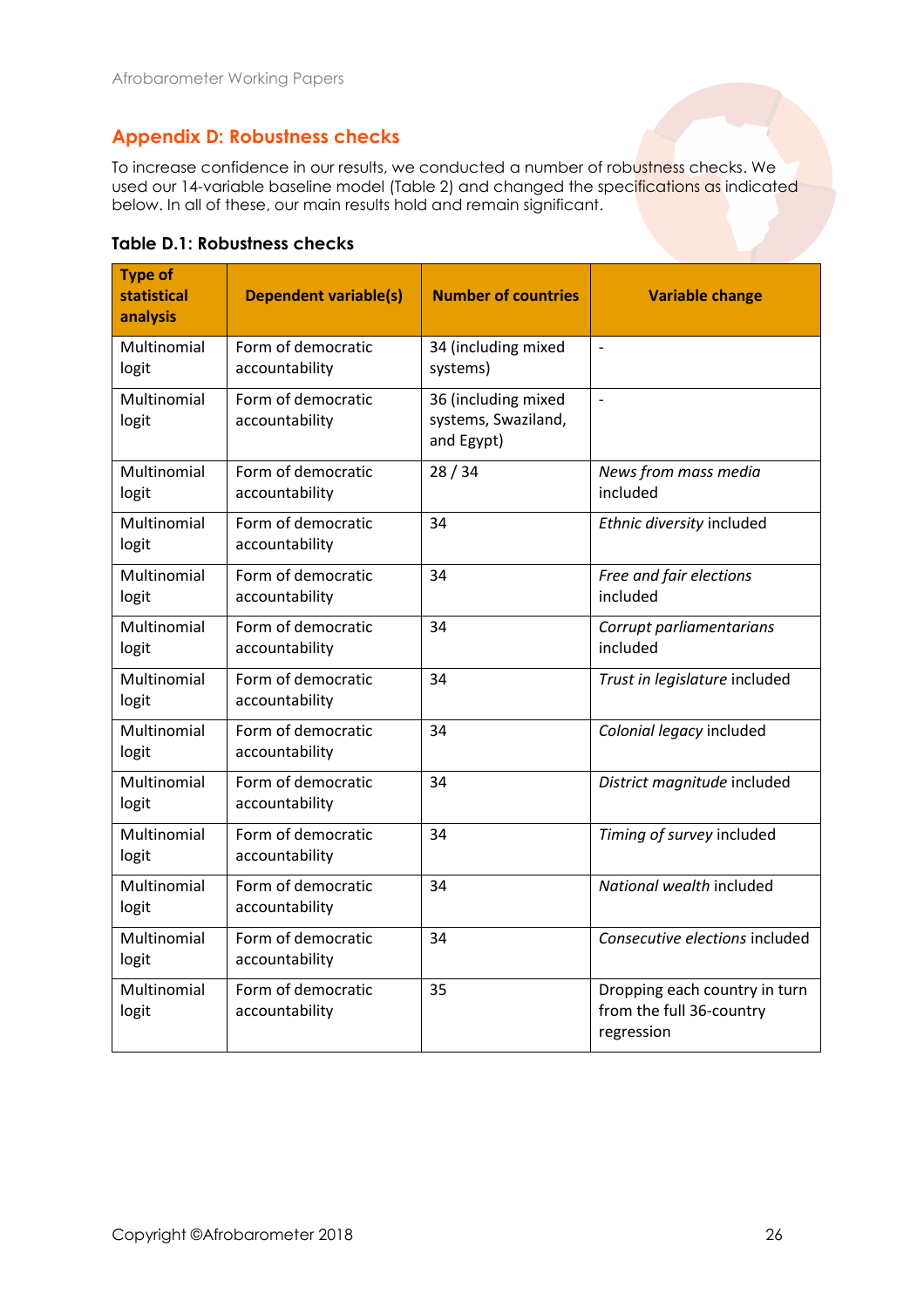#### **Recent Afrobarometer working papers**

- No. 180 O'Regan, D. Police-citizen interaction in Africa: An exploration of factors that influence victims' reporting of crimes. 2018
- No. 179 Blimpo, M., Justice Tei Mensah, K. Ochieng' Opalo, & Ruifan Shi. Electricity provision and tax mobilization in Africa. 2018
- No. 178 Irvine, John M., Richard J. Wood, & Payden McBee Viewing society from space: Image-based sociocultural prediction models. 2017
- No. 177 Depetris-Chauvin, Emilio & Ruben Durante. One team, one nation: Football, ethnic identity, and conflict in Africa. 2017.
- No. 176 Tannenberg, Marcus. The autocratic trust bias: Politically sensitive survey items and self-censorship. 2017.
- No. 175 Liu, Shelley. Wartime educational loss and attitudes toward democratic institutions. 2017.
- No. 174 Crisman, Benjamin. Disease, disaster, and disengagement: Ebola and political participation in Sierra Leone. 2017.
- No. 173 Claassen, Christopher. Explaining South African xenophobia. 2017.
- No. 172 Logan, Carolyn. 800 languages and counting: Lessons from survey research across a linguistically diverse continent. 2017.
- No. 171 Guardado, Jenny & Leonard Wantchekon. Do electoral handouts affect voting behavior? 2017.
- No. 170 Kerr, Nicholas & Anna Lührmann. Public trust in elections: The role of media freedom and election management autonomy. 2017.
- No. 169 McNamee, Lachlan. Indirect colonial rule and the political salience of ethnicity. 2016.
- No. 168 Coulibaly, Massa. Measuring democracy in Africa: Applying anchors. (French). 2016.
- No. 167 Monyake, Moletsane. Does personal experience of bribery explain protest participation in Africa? 2016.
- No. 166 Robinson, Amanda Lea. Ethnic diversity, segregation, and ethnocentric trust in Africa. 2016.
- No. 165 Hounsounon, Damas. Décentralisation et qualité de l'offre de services socio-publics en Afrique subsaharienne. 2016.
- No. 164 Mattes, Robert & Mulu Teka. Ethiopians' views of democratic government: Fear, ignorance, or unique understanding of democracy? 2016.
- No. 163 Manacorda, Marco & Andrea Tesei. Liberation technology: Mobile phones and political mobilization in Africa. 2016.
- No. 162 Albaugh, Ericka A. Language, education, and citizenship in Africa. 2016.
- No. 161 De Kadt, D., & Evan S. Lieberman. Do citizens reward good service? Voter responses to basic service provision in southern Africa. 2015
- No. 160 Aquino, J. A. The effect of exposure to political institutions and economic events on demand for democracy in Africa. 2015
- No. 159 Tsubura, Machiko. Does clientelism help Tanzanian MPs establish long-term electoral support? 2015
- No. 158 Claire, Adida L., Karen E. Ferree, Daniel N. Posner, & Amanda L. Robinson. Who's asking? Interviewer coethnicity effects in African survey data. 2015